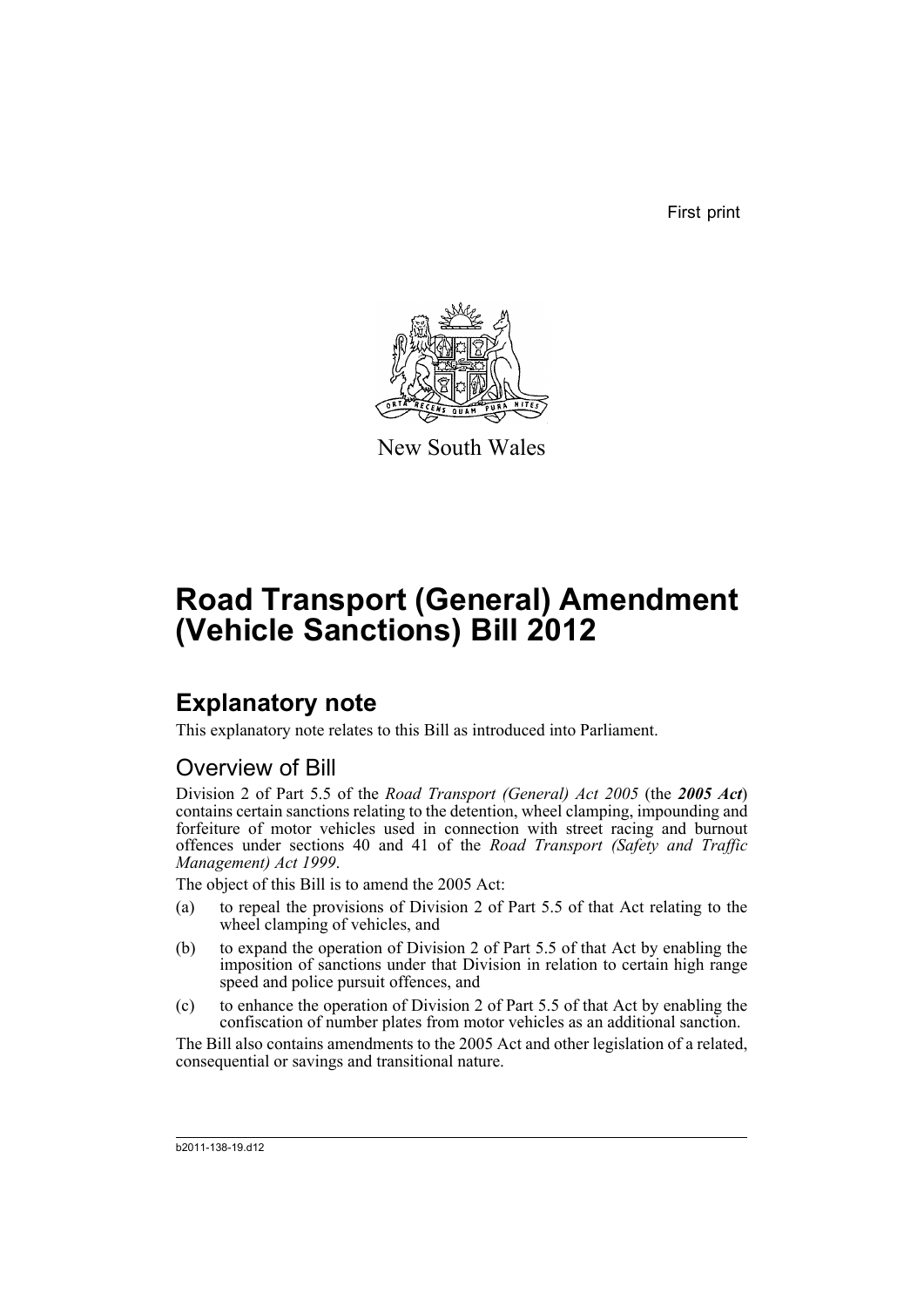Explanatory note

## Outline of provisions

**Clause 1** sets out the name (also called the short title) of the proposed Act.

**Clause 2** provides for the commencement of the proposed Act (other than Schedules 2 and 3) on the date of assent to the proposed Act. Schedules 2 and 3 (other than Schedule 3.1 [4], [16], [17] and [19]) are to commence on a day or days to be appointed by proclamation.

### **Schedule 1 Amendments to Road Transport (General) Act 2005 No 11 relating to clamping of vehicles**

**Schedule 1** repeals the provisions of the 2005 Act relating to wheel clamping of motor vehicles as referred to in paragraph (a) of the above Overview of the Bill. The provisions to be repealed will continue to apply to motor vehicles whose wheels are clamped before the commencement of the amendments (**Schedule 1 [30], proposed clause 23**).

**Schedule 1 [29]** provides for the making of savings and transitional regulations.

**Schedule 1 [30]** contains savings and transitional provisions (**proposed clauses 24 and 25**) concerning the operation of the proposed new sanctions provisions to be inserted by Schedule 2 in relation to offences occurring before the commencement of the provisions.

### **Schedule 2 Amendments to Road Transport (General) Act 2005 No 11 relating to number plate confiscation and other vehicle sanctions**

**Schedule 2** replaces Division 2 of Part 5.5 of the 2005 Act with a new Division (proposed sections 217–228) for the purposes described in paragraphs (b) and (c) of the above Overview of the Bill.

**Proposed section 217** states the object of the new Division. It also makes it clear that the Division does not affect any discretion or power that a court or person has apart from the Division in respect of any sanctionable or other offence.

**Proposed section 217A** contains definitions used in the new Division. The Division enables sanctions to be imposed with respect to sanctionable offences as defined in proposed section 217A. These are high range speed offences, an offence under section 40 or 41 (2) of the *Road Transport (Safety and Traffic Management) Act 1999*, an offence under section 51B (Police pursuits) of the *Crimes Act 1900* and any other offence prescribed by the regulations. A high range speed offence is an offence (not being a camera recorded offence) of driving a vehicle at a speed more than 45 kilometres per hour over the designated speed limit applying to the driver for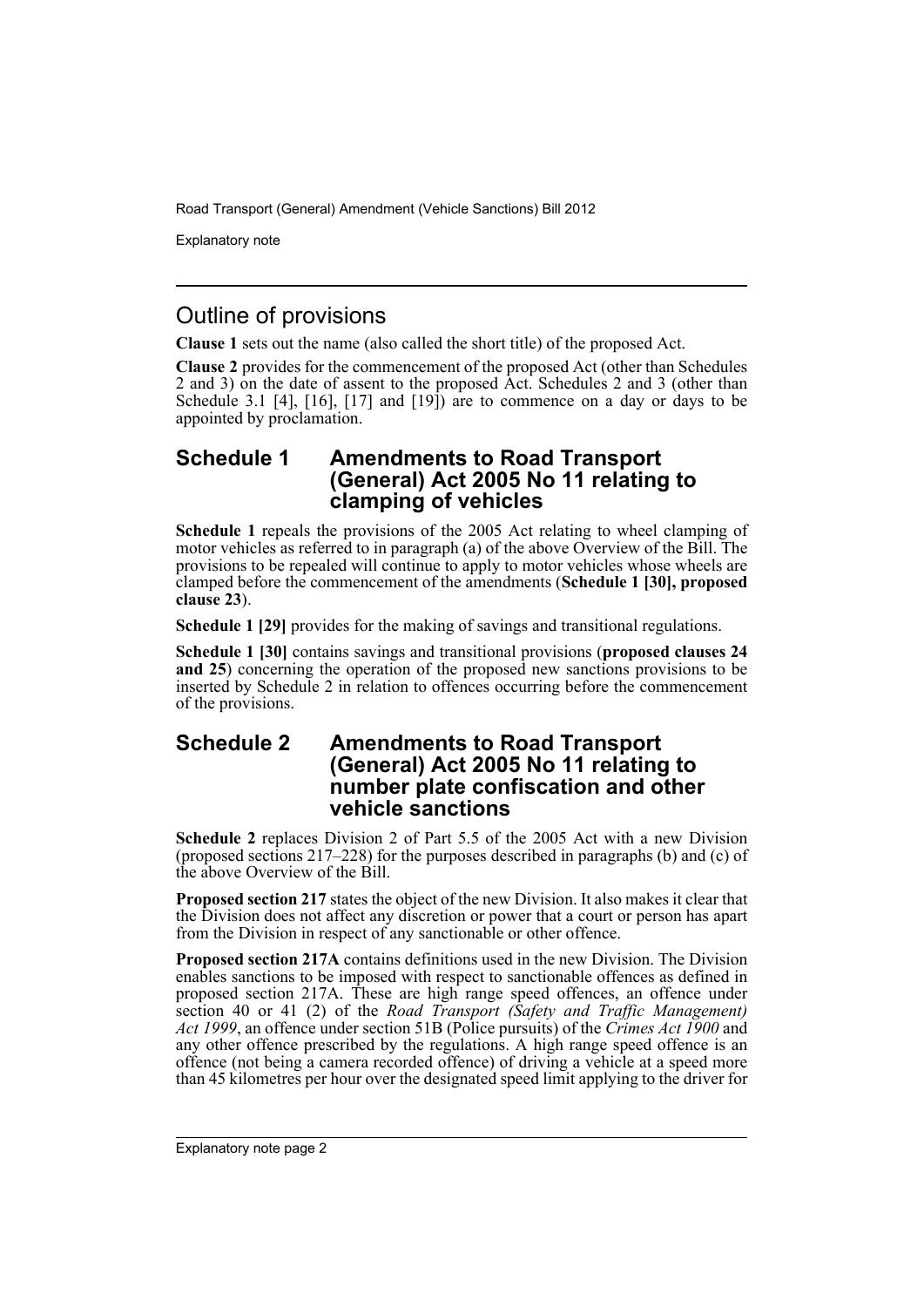Explanatory note

the length of road at the time the offence is committed. Except in the case of a road in a school zone, the designated speed limit is defined to mean the normal speed limit applying to the length of road, not the variable speed limit applicable from time to time.

**Proposed section 218** describes the circumstances in which a police officer may impose sanctions under the new Division.

**Proposed section 218A** describes the sanctions that may be imposed under the new Division. Proposed section 218A (1) (a) and (b) are similar to existing provisions in section 218  $(1A)$  (b) and (c) of the 2005 Act which enable a police officer to either impound a vehicle or to give the driver a production notice requiring the driver to produce the vehicle at a specified place within a period of time. The new provisions will require production no later than on the first working day that is 5 days after the notice is given instead of the present 10 days.

Proposed section 218A (1) (c)–(e) contain the new sanctions relating to confiscation of number plates. A police officer has several options. The police officer may remove the vehicle's number plates and attach a number plate confiscation notice so that the vehicle will immediately be prohibited from being operated for a period of 3 months (proposed section 218A  $(1)$   $(c)$ ). Alternatively, the police officer may (either immediately or as soon as practicable afterwards) give the offending operator a number plate production notice requiring the offending operator to produce the number plates at a specified place by a date and time specified in the notice and attach a number plate confiscation notice to the vehicle. The production date must be no later than the first working day occurring 5 days after the notice is given (proposed section 218B). The motor vehicle will be prohibited from being operated for a period of 3 months commencing from the production date (proposed section 218A $(1)$  $(d)$ ) and (3) (b)). A number plate production notice may also be sent (together with a number plate confiscation notice) to an offending operator at the garage address of the motor vehicle. In this case, the offending operator is required to attach the number plate confiscation notice to the vehicle (proposed section 218A (1) (e), (2) and  $(3)$  (b)).

**Proposed section 218B** contains provisions relating to the giving and withdrawal of motor vehicle and number plate production notices.

**Proposed section 218C** specifies the powers and duties of police officers in relation to the exercise of powers under proposed section 218A. It also makes it clear that the registered operator of a motor vehicle which has had its number plates removed is responsible for the safe and legal parking of the vehicle, any fees for removal or towing and any other costs and financial loss incurred (including any parking fines and any fees for the issue of any number plate to replace a number plate damaged when removed under the proposed section).

**Proposed section 218D** enables the Commissioner of Police to impound vehicles moved to or produced at a place in accordance with proposed section 218A.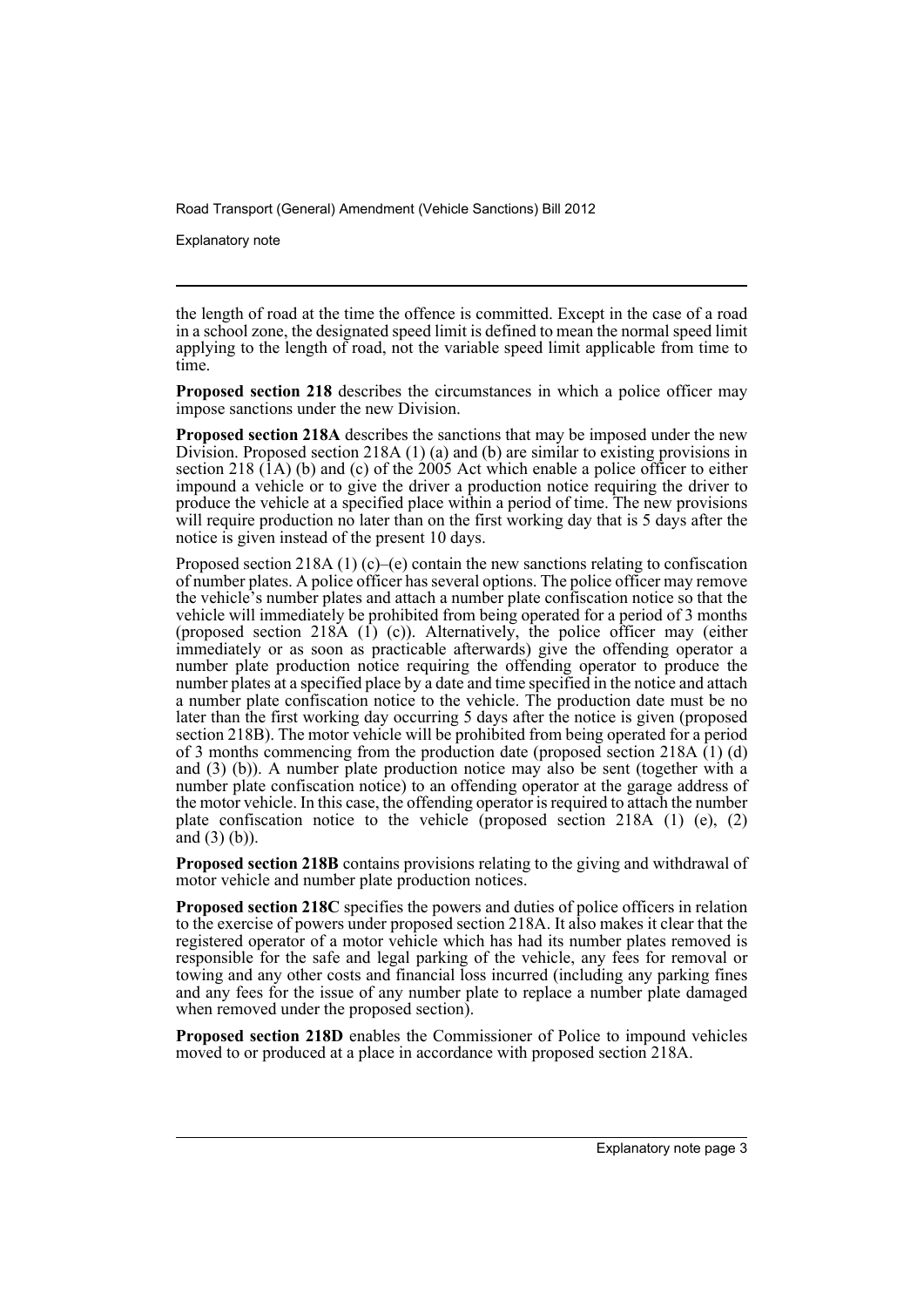Explanatory note

**Proposed section 218E** makes it an offence to fail to comply with a motor vehicle or number plates production notice. It also enables the registration of vehicles to be suspended for a period not exceeding 3 months and provides for the automatic forfeiture to the Crown of motor vehicles of repeat offenders against the section.

**Proposed section 218F** creates various offences concerning the confiscation of number plates and operation of motor vehicles during the period in which a vehicle from which number plates have been confiscated is prohibited from being operated.

**Proposed section 219** provides for the automatic forfeiture to the Crown of motor vehicles used in connection with sanctionable offences on repeat occasions during a 5 year period.

**Proposed section 219A** enables a court to direct that the automatic forfeiture of a motor vehicle under proposed section 218E (5) or 219 (2) be commuted to a period of impounding or confiscation of number plates in certain circumstances.

**Proposed section 220** requires an offending operator to give the holder of any registered interest in the motor vehicle used in connection with the offence notice of the imposition of any sanction in relation to the motor vehicle under proposed section 218A

**Proposed section 221** provides for the retention of impounded motor vehicles and confiscated number plates.

**Proposed section 222** enables a person to apply to the Local Court for early release of a motor vehicle impounded or number plates confiscated under the proposed Division. The Local Court may only order the release after payment of all movement, towing and storage fees.

**Proposed section 223** provides for the release of a motor vehicle impounded or number plates confiscated under the proposed Division after payment of all movement, towing and storage fees.

**Proposed section 224** provides for the safe keeping of a motor vehicle impounded under the proposed Division.

**Proposed section 225** enables a forfeited motor vehicle to be released to Roads and Maritime Services (*the Authority*) and used by the Authority for the purposes of crash testing and any educational program for drivers of motor vehicles. It also provides for the disposal of forfeited and unclaimed impounded motor vehicles.

**Proposed section 226** protects the Crown, the Minister, the Commissioner of Police, the Authority, Transport for NSW and police officers from liability with respect to action taken under the proposed Division.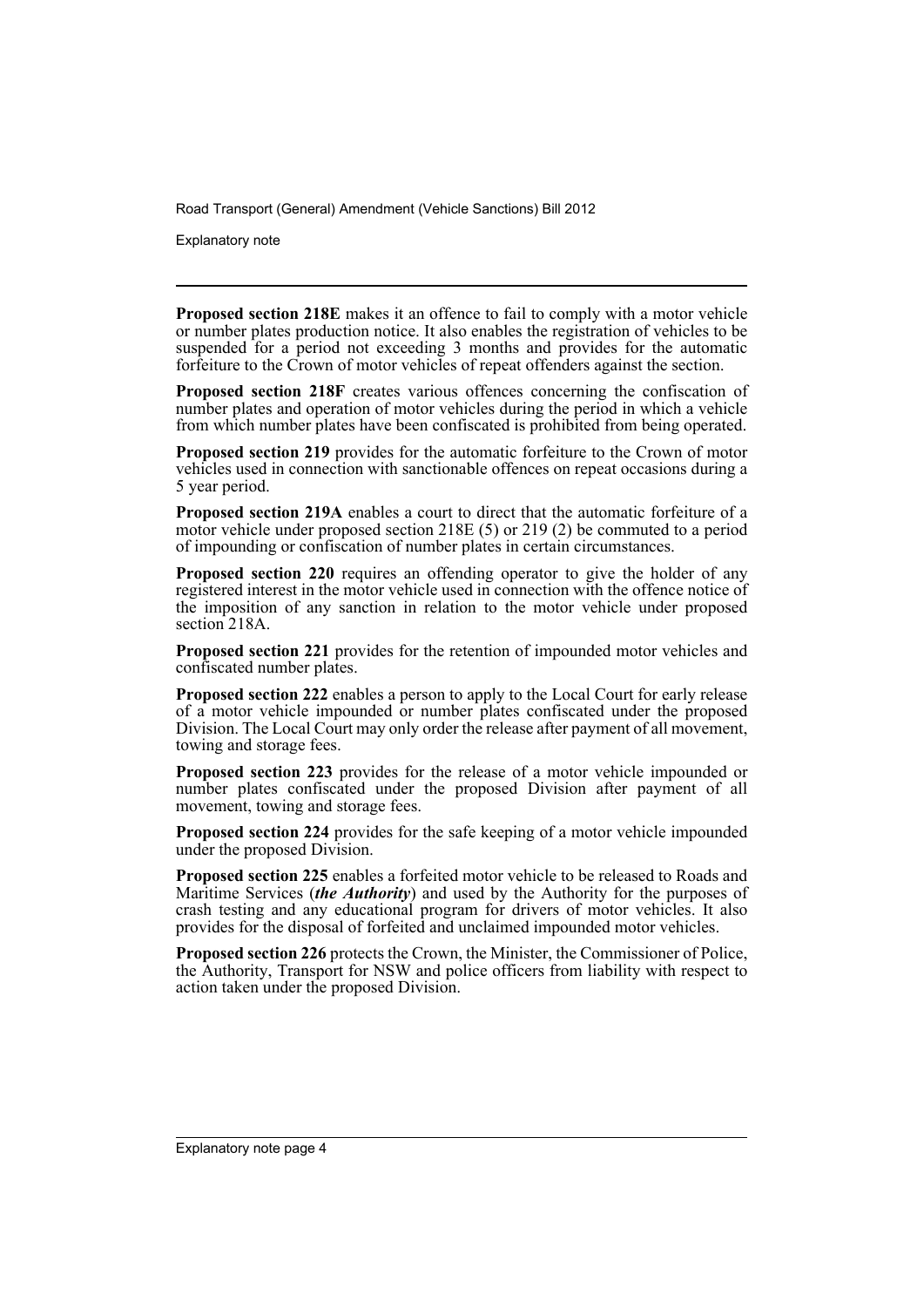Explanatory note

**Proposed section 227** protects the Crown, the Minister, the Commissioner of Police and police officers from liability with respect to failure to prosecute for offences against the proposed Division.

**Proposed section 228** provides for the issue of search warrants for the purpose of investigating contraventions of certain provisions under the proposed Division.

## **Schedule 3 Amendment of regulations**

**Schedule 3** contains consequential amendments to certain regulations. **Schedule 3.2 [3]** amends the *Road Transport (Vehicle Registration) Regulation 2007* to put it beyond doubt that it is an offence to drive a vehicle registered by the Authority without number plates issued by the Authority.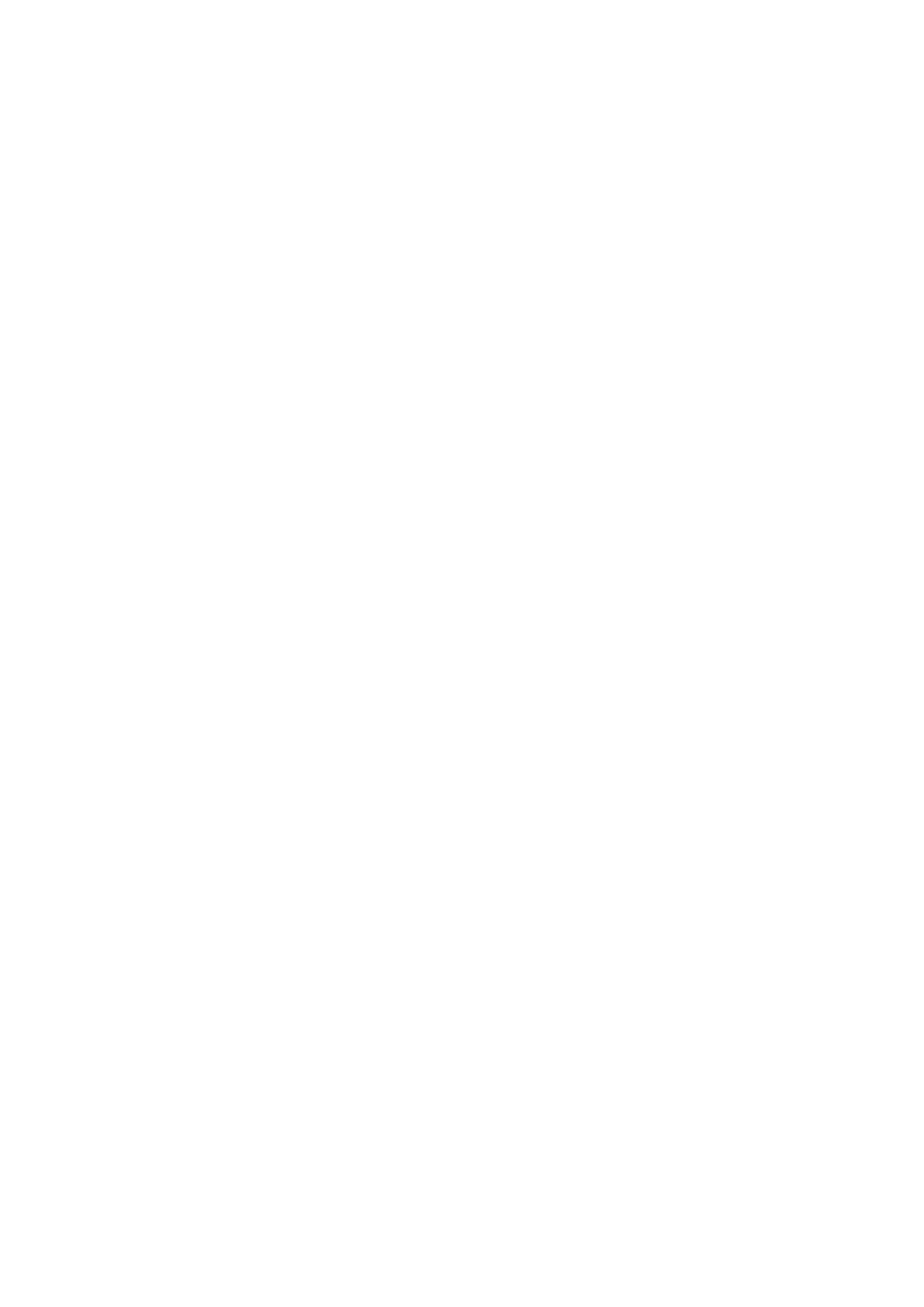First print



New South Wales

# **Road Transport (General) Amendment (Vehicle Sanctions) Bill 2012**

# **Contents**

|            |                                                                                                                  | Page |
|------------|------------------------------------------------------------------------------------------------------------------|------|
|            | Name of Act                                                                                                      | 2    |
| 2          | Commencement                                                                                                     | 2    |
| Schedule 1 | Amendments to Road Transport (General) Act 2005 No 11<br>relating to clamping of vehicles                        | 3    |
| Schedule 2 | Amendments to Road Transport (General) Act 2005 No 11<br>relating to number plate confiscation and other vehicle |      |
|            | sanctions                                                                                                        |      |
| Schedule 3 | <b>Amendment of Regulations</b>                                                                                  | 22   |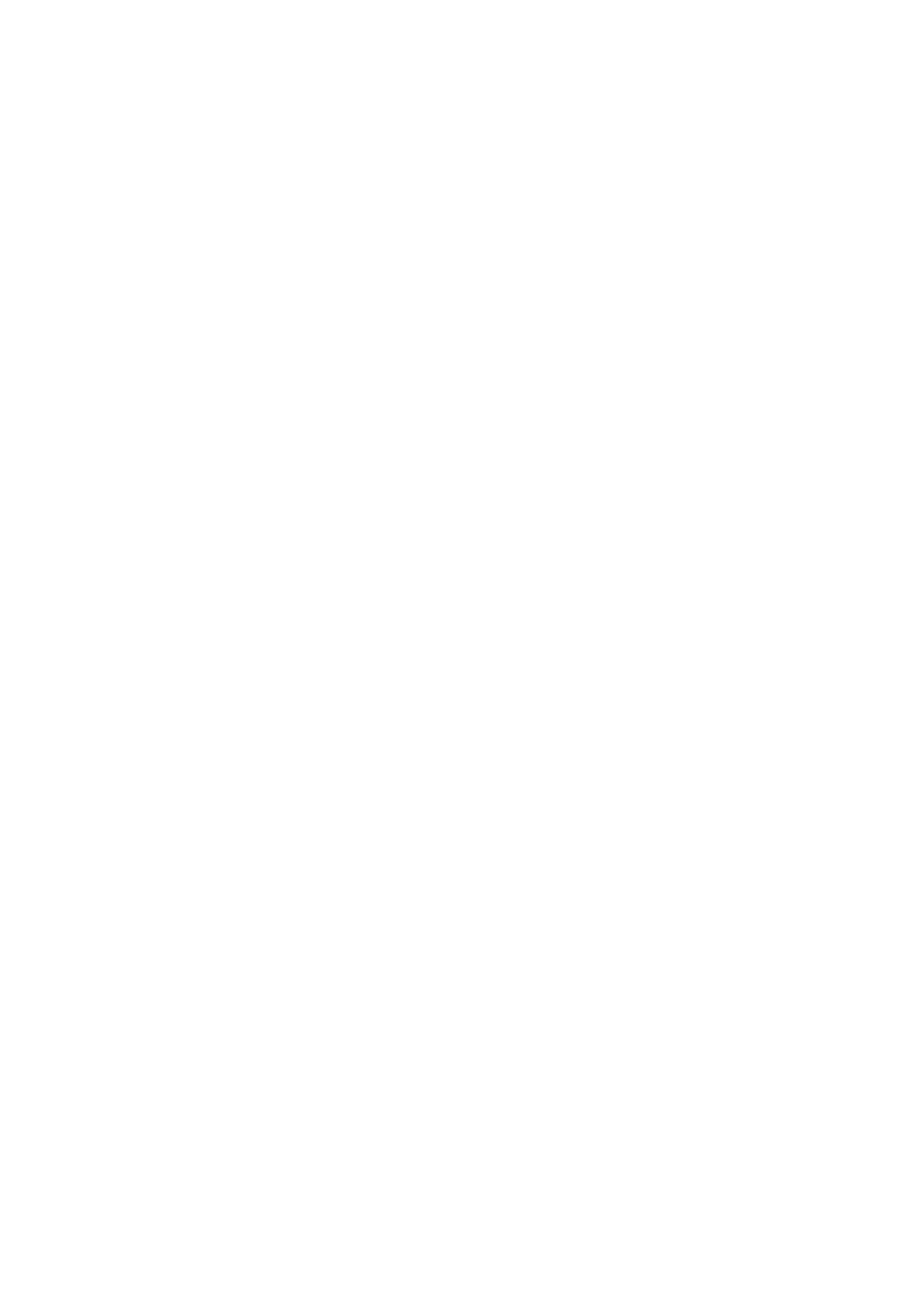

New South Wales

# **Road Transport (General) Amendment (Vehicle Sanctions) Bill 2012**

No , 2012

### **A Bill for**

An Act to amend the *Road Transport (General) Act 2005* with respect to sanctions for offences involving police pursuits, high range speeding and certain other driving offences; and for other purposes.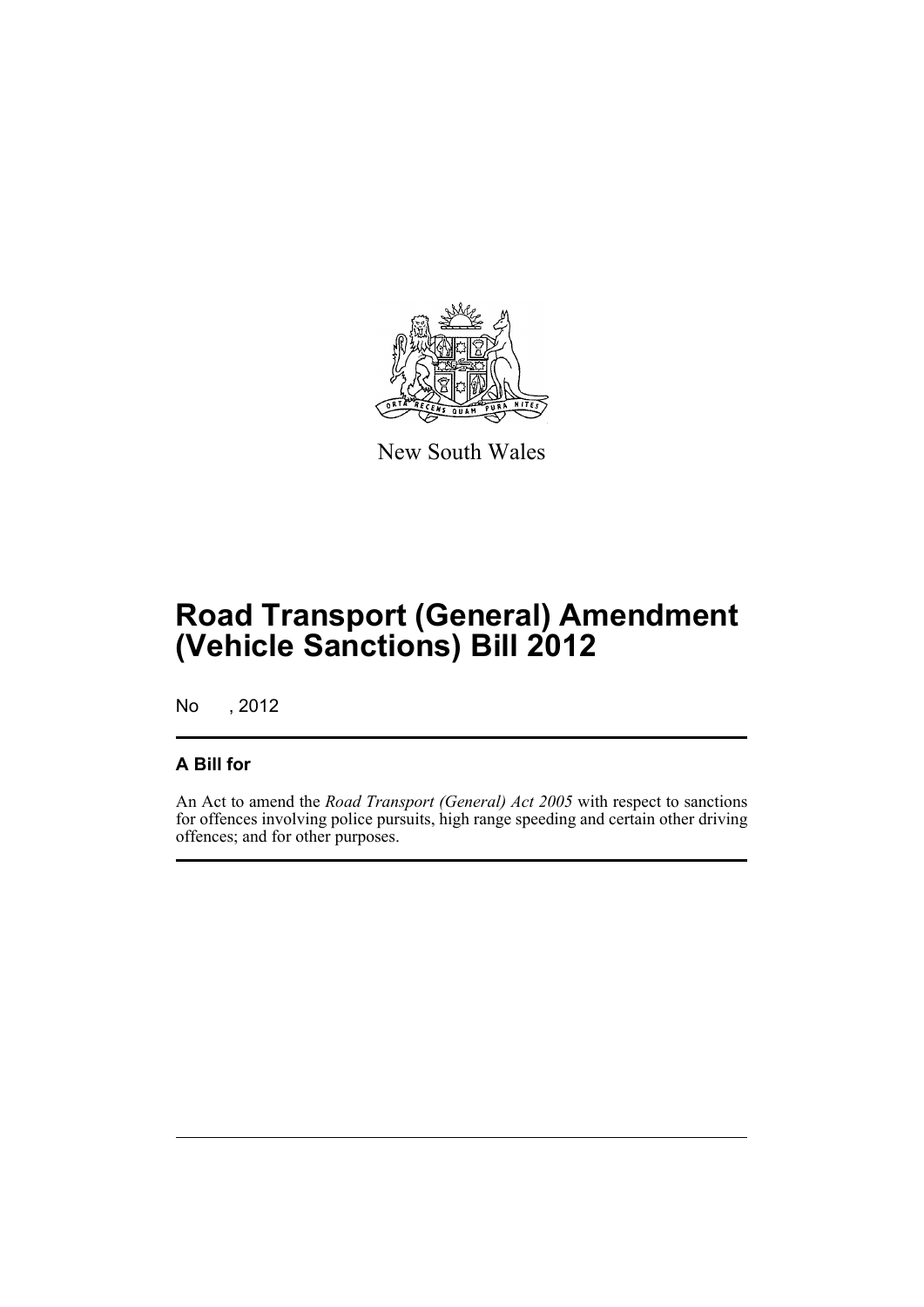<span id="page-9-1"></span><span id="page-9-0"></span>

| The Legislature of New South Wales enacts:<br>1 |                                                                                                                                    |        |  |
|-------------------------------------------------|------------------------------------------------------------------------------------------------------------------------------------|--------|--|
|                                                 | Name of Act                                                                                                                        | 2      |  |
|                                                 | This Act is the Road Transport (General) Amendment (Vehicle<br>Sanctions) Act 2012.                                                | 3<br>4 |  |
| <b>Commencement</b>                             |                                                                                                                                    | 5      |  |
| (1)                                             | This Act commences on the date of assent, except as provided by<br>subsection $(2)$ .                                              | 6<br>7 |  |
| (2)                                             | Schedules 2 and 3 (other than Schedule 3.1 [4], [16], [17] and [19])<br>commence on a day or days to be appointed by proclamation. | 8<br>9 |  |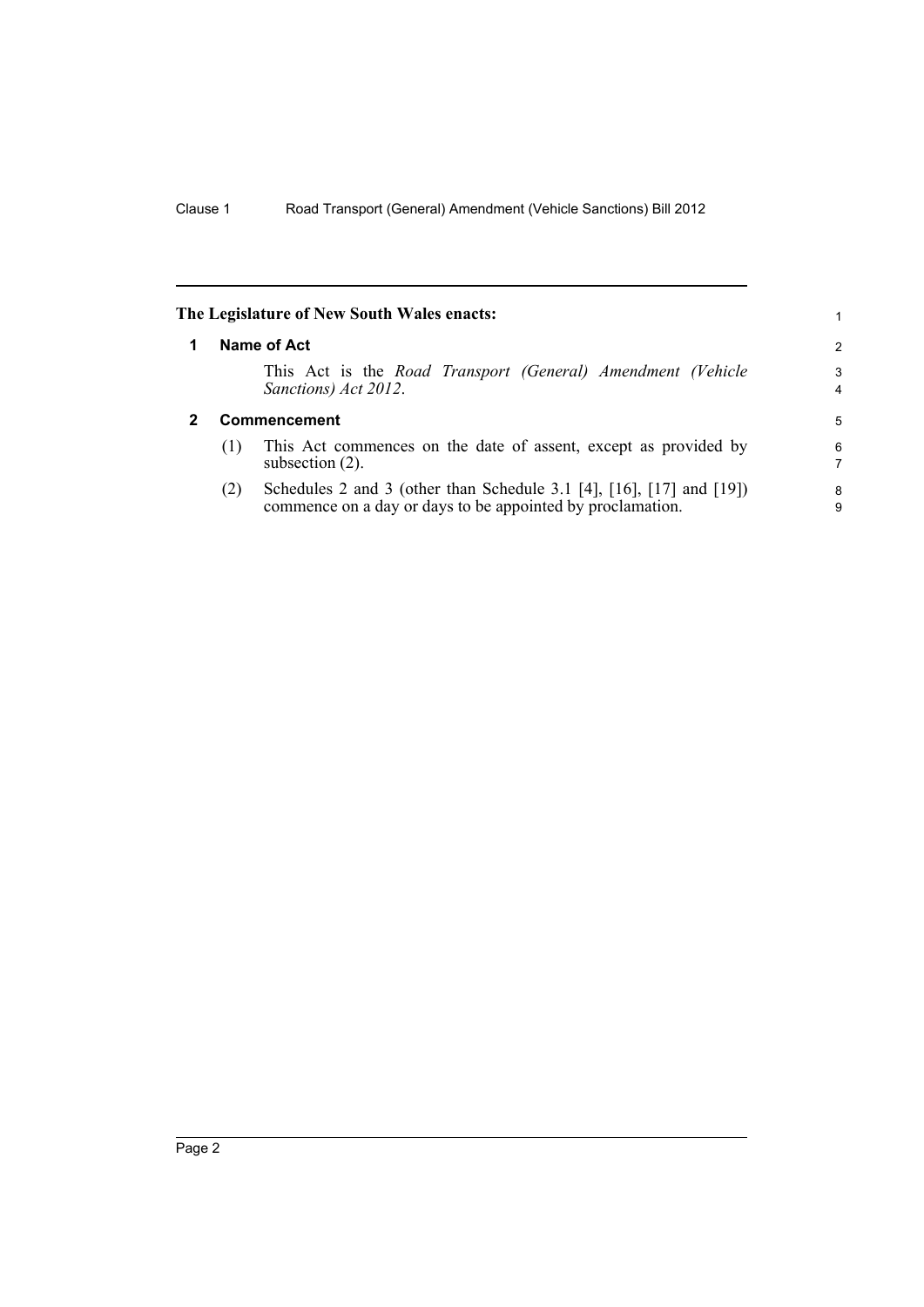| Amendments to Road Transport (General) Act 2005 No 11 relating to | Schedule 1 |
|-------------------------------------------------------------------|------------|
| clamping of vehicles                                              |            |

<span id="page-10-0"></span>

|        | <b>Schedule 1</b><br><b>Amendments to Road Transport</b><br>(General) Act 2005 No 11 relating to<br>clamping of vehicles             | 1<br>$\overline{2}$<br>3 |
|--------|--------------------------------------------------------------------------------------------------------------------------------------|--------------------------|
| [1]    | Part 5.5, Division 2, heading                                                                                                        | $\overline{4}$           |
|        | Omit "wheel clamping,".                                                                                                              | 5                        |
| $[2]$  | <b>Section 217 Definitions</b>                                                                                                       | 6                        |
|        | Omit the definitions of <i>clamp</i> and <i>clamping agent</i> .                                                                     | 7                        |
| [3]    | Section 218 Removal or production of vehicles used for certain offences<br>for impounding or forfeiture                              | 8<br>9                   |
|        | Omit "clamping or" from section 218 (1) (b).                                                                                         | 10                       |
| [4]    | Section 218 (1A) (a)                                                                                                                 | 11                       |
|        | Omit the paragraph.                                                                                                                  | 12                       |
| [5]    | Section 218 (1C) and (1D)                                                                                                            | 13                       |
|        | Omit the subsections.                                                                                                                | 14                       |
| [6]    | <b>Section 218 (6)</b>                                                                                                               | 15                       |
|        | Omit "clamping or" wherever occurring.                                                                                               | 16                       |
| [7]    | Section 219 Impounding or forfeiture of vehicles on finding of guilt of<br>driver who is a registered operator of the vehicle        | 17<br>18                 |
|        | Omit section $219(3)$ .                                                                                                              | 19                       |
| [8]    | Section 219 (5) and (7)                                                                                                              | 20                       |
|        | Omit "clamping or" wherever occurring.                                                                                               | 21                       |
| [9]    | <b>Section 219 (7)</b>                                                                                                               | 22                       |
|        | Omit "clamped or".                                                                                                                   | 23                       |
| $[10]$ | <b>Section 219 (8)</b>                                                                                                               | 24                       |
|        | Omit ", clamping" wherever occurring.                                                                                                | 25                       |
| $[11]$ | Section 219A Impounding or forfeiture of vehicles on finding of guilt of<br>driver who is not the registered operator of the vehicle | 26<br>27                 |
|        | Omit "clamped by a clamping agent at an appropriate place or" from<br>section $219\overline{A}$ (3) (b).                             | 28<br>29                 |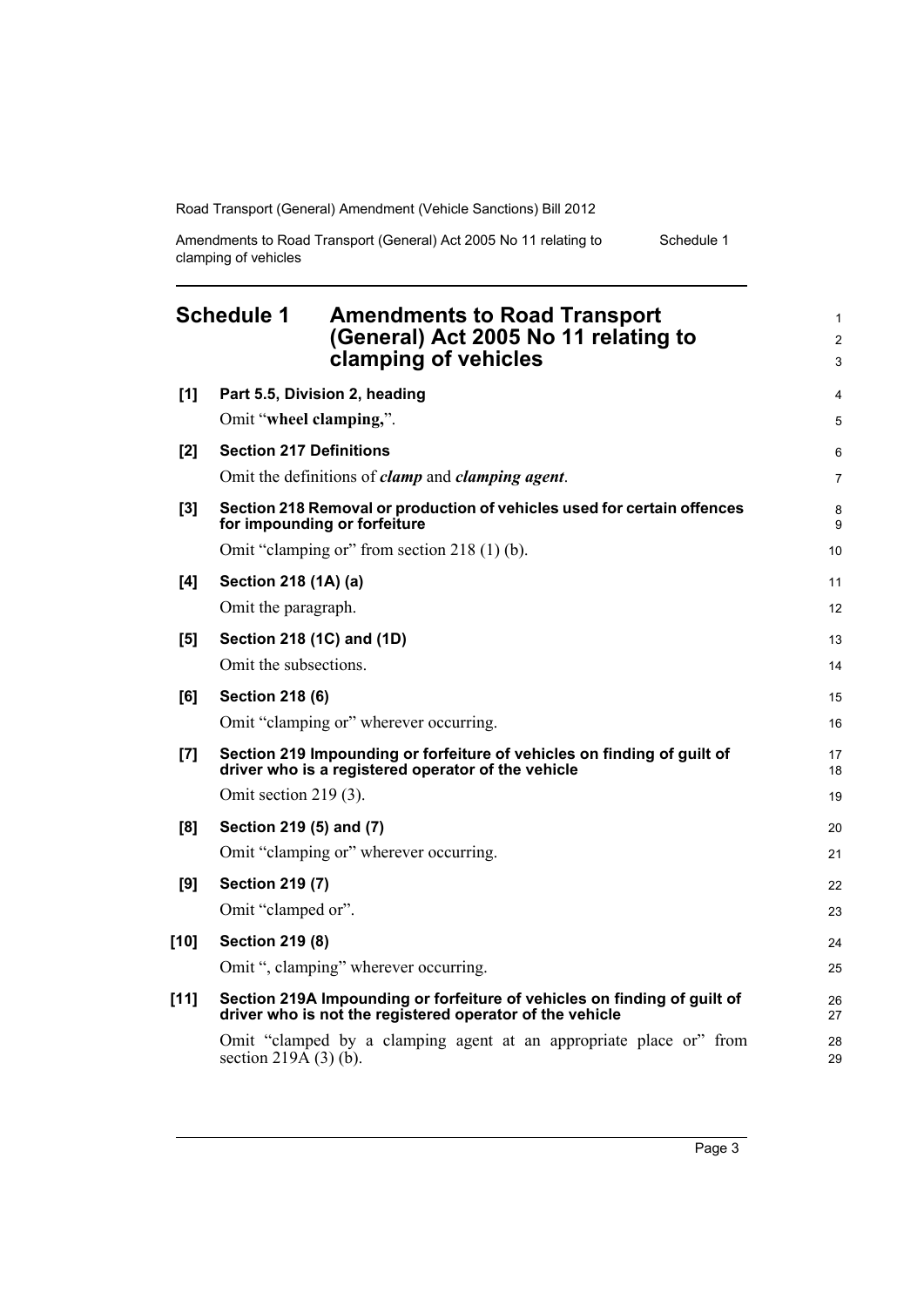| Schedule 1 | Amendments to Road Transport (General) Act 2005 No 11 relating to |
|------------|-------------------------------------------------------------------|
|            | clamping of vehicles                                              |

| $[12]$ | Section 219A (5) and (6)                                                          | 1              |
|--------|-----------------------------------------------------------------------------------|----------------|
|        | Omit "clamping or" wherever occurring.                                            | $\overline{c}$ |
| $[13]$ | <b>Section 219A (6)</b>                                                           | 3              |
|        | Omit "clamped or".                                                                | 4              |
| $[14]$ | <b>Section 219C Clamping agents</b>                                               | 5              |
|        | Omit the section.                                                                 | 6              |
| $[15]$ | Section 219D Identification of clamping agents                                    | 7              |
|        | Omit the section.                                                                 | 8              |
| $[16]$ | Section 219E Return of identification cards                                       | 9              |
|        | Omit the section.                                                                 | 10             |
| $[17]$ | Section 219F Fees for clamping of motor vehicles                                  | 11             |
|        | Omit the section.                                                                 | 12             |
| $[18]$ | Section 219G Offence relating to wheel clamping                                   | 13             |
|        | Omit the section.                                                                 | 14             |
| $[19]$ | Section 220 Registered operator and interested persons to be notified             | 15             |
|        | Omit "clamping or" wherever occurring.                                            | 16             |
| [20]   | <b>Section 220 (3)</b>                                                            | 17             |
|        | Omit "clamped or".                                                                | 18             |
| $[21]$ | Section 221 Retention of motor vehicle impounded under section 218                | 19             |
|        | Omit section 221 (1A).                                                            | 20             |
| $[22]$ | Section 221 (2) and (3)                                                           | 21             |
|        | Omit "or clamped" wherever occurring.                                             | 22             |
| $[23]$ | Section 223 Release of impounded vehicle                                          | 23             |
|        | Omit section $223$ (1).                                                           | 24             |
| $[24]$ | Section 224 Release of motor vehicle on application to Local Court                | 25             |
|        | Omit "or for the removal of clamps from a motor vehicle" from<br>section 224 (1). | 26<br>27       |
|        |                                                                                   |                |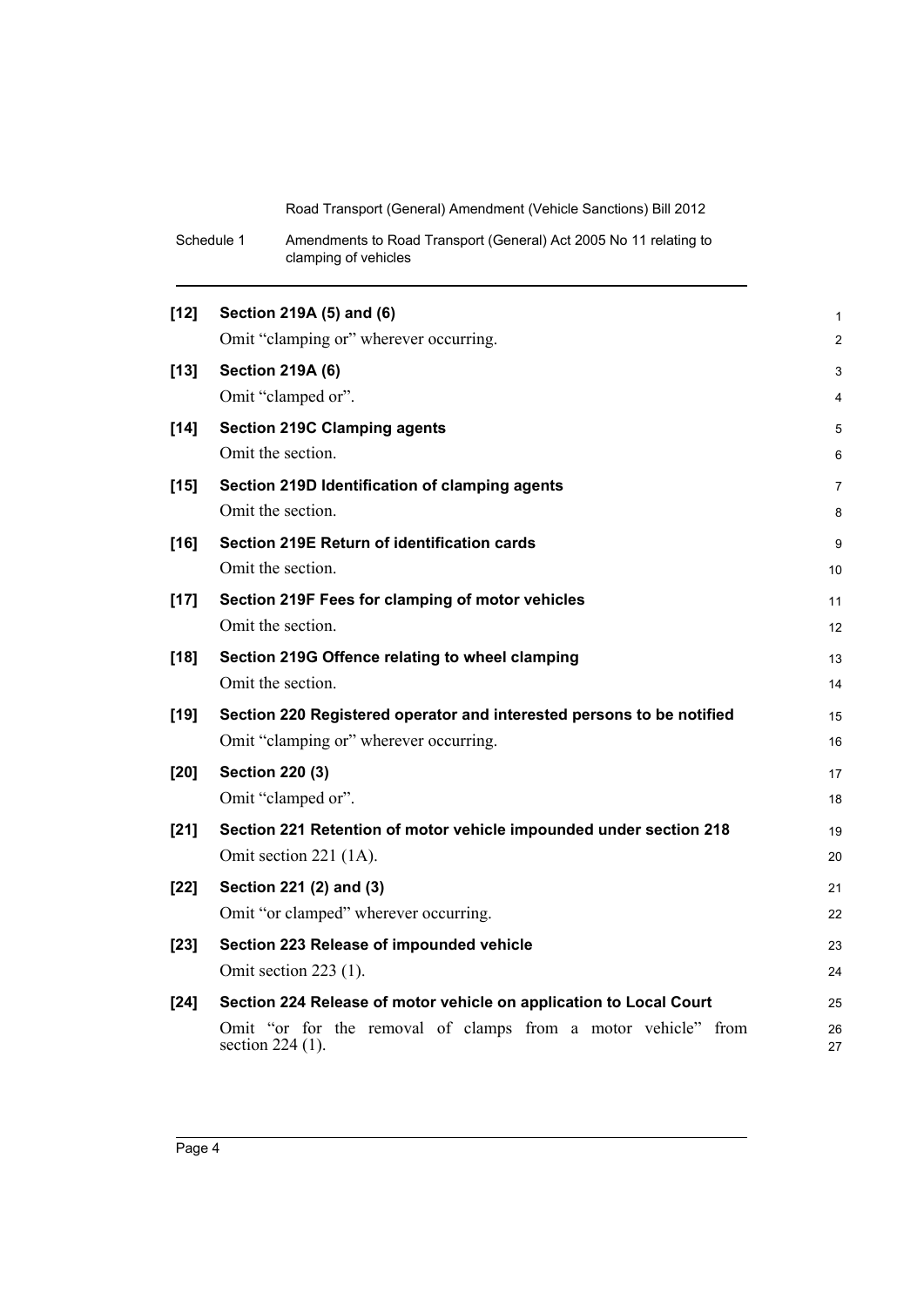| Amendments to Road Transport (General) Act 2005 No 11 relating to | Schedule 1 |
|-------------------------------------------------------------------|------------|
| clamping of vehicles                                              |            |

| $[25]$               |                    | <b>Section 224 (4)</b>  |                                                                                                                                                                                                                                                                                                | 1                          |  |
|----------------------|--------------------|-------------------------|------------------------------------------------------------------------------------------------------------------------------------------------------------------------------------------------------------------------------------------------------------------------------------------------|----------------------------|--|
|                      | Omit "clamped or". |                         |                                                                                                                                                                                                                                                                                                |                            |  |
| $[26]$               |                    | <b>Section 224 (4A)</b> |                                                                                                                                                                                                                                                                                                | 3                          |  |
|                      |                    |                         | Omit ", or the removal of clamps from a motor vehicle that was clamped,".                                                                                                                                                                                                                      | 4                          |  |
| $[27]$               |                    |                         | Section 225 Safe keeping of motor vehicles                                                                                                                                                                                                                                                     | 5                          |  |
|                      |                    |                         | Omit section $225(2)$ .                                                                                                                                                                                                                                                                        | 6                          |  |
| $[28]$               |                    | <b>Section 225A</b>     |                                                                                                                                                                                                                                                                                                | 7                          |  |
|                      |                    |                         | Omit the section. Insert instead:                                                                                                                                                                                                                                                              | 8                          |  |
|                      | 225A               | testing                 | Protection from liability with respect to impounding and crash                                                                                                                                                                                                                                 | 9<br>10                    |  |
|                      |                    |                         | No action lies against the Crown, the Minister, the<br>Commissioner, Transport for NSW, the Authority or any police<br>officer for any damage to, or theft of, a motor vehicle caused by,<br>or arising from, impounding or crash testing a motor vehicle in<br>accordance with this Division. | 11<br>12<br>13<br>14<br>15 |  |
| $[29]$               |                    |                         | Schedule 1 Savings, transitional and other provisions                                                                                                                                                                                                                                          | 16                         |  |
|                      |                    |                         | Insert at the end of clause $1(1)$ :                                                                                                                                                                                                                                                           | 17                         |  |
|                      |                    |                         | Road Transport (General) Amendment (Vehicle Sanctions)<br>Act 2012                                                                                                                                                                                                                             | 18<br>19                   |  |
| $[30]$               |                    |                         | Schedule 1, Part 10                                                                                                                                                                                                                                                                            | 20                         |  |
| Insert after Part 9: |                    |                         | 21                                                                                                                                                                                                                                                                                             |                            |  |
|                      |                    |                         | Part 10 Provisions consequent on enactment of<br><b>Road Transport (General) Amendment</b><br>(Vehicle Sanctions) Act 2012                                                                                                                                                                     | 22<br>23<br>24             |  |
|                      | 22                 |                         | <b>Definition</b>                                                                                                                                                                                                                                                                              | 25                         |  |
|                      |                    |                         | In this Part:                                                                                                                                                                                                                                                                                  | 26                         |  |
|                      |                    |                         | <b>amending Act</b> means the Road Transport (General) Amendment<br>(Vehicle Sanctions) Act 2012.                                                                                                                                                                                              | 27<br>28                   |  |
|                      | 23                 |                         | Motor vehicles clamped before commencement of Schedule 1 to<br>the amending Act                                                                                                                                                                                                                | 29<br>30                   |  |
|                      |                    |                         | Division 2 of Part 5.5 of this Act, as in force immediately before<br>the commencement of Schedule 1 to the amending Act, continues                                                                                                                                                            | 31<br>32                   |  |
|                      |                    |                         |                                                                                                                                                                                                                                                                                                |                            |  |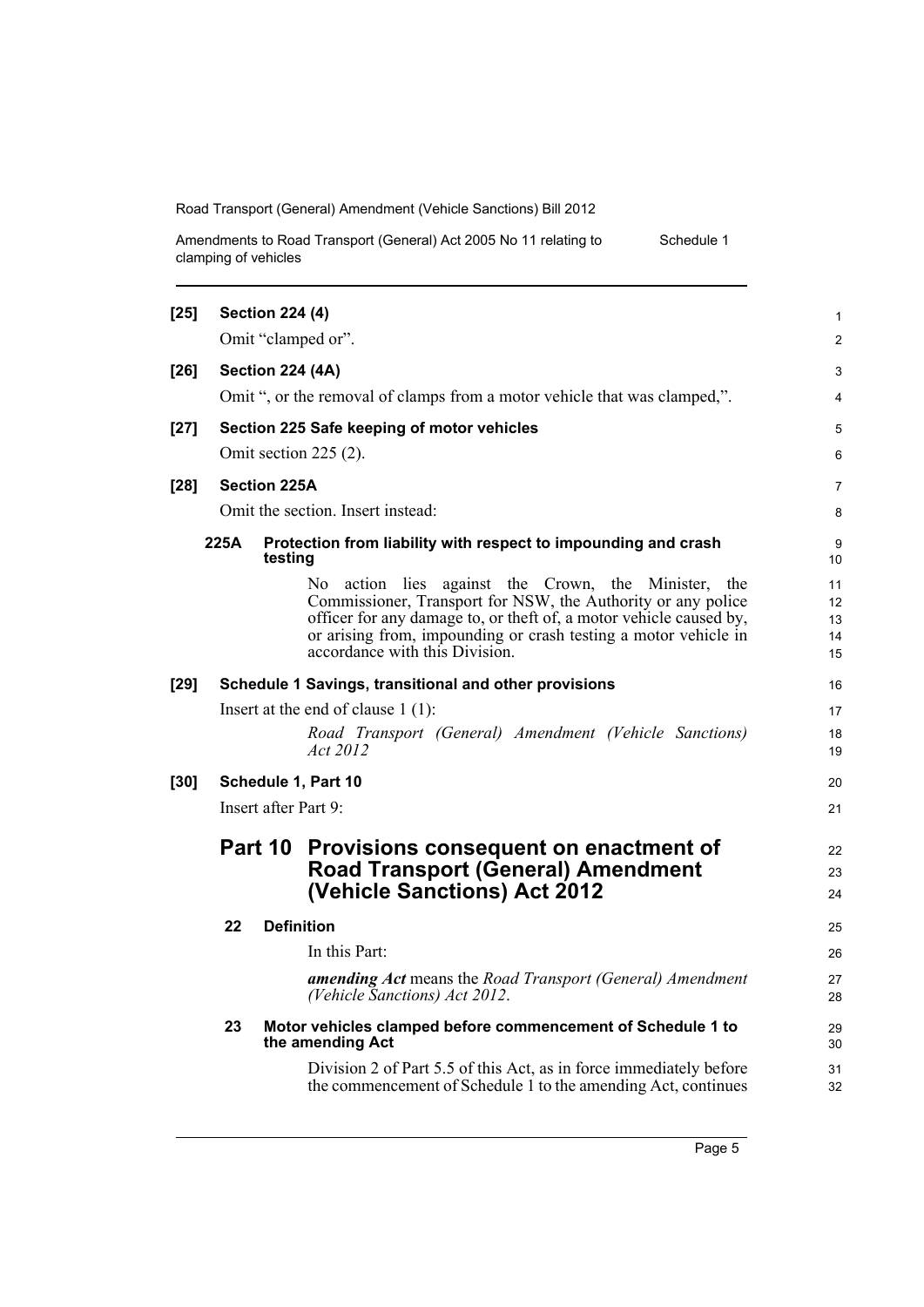Schedule 1 Amendments to Road Transport (General) Act 2005 No 11 relating to clamping of vehicles

> to apply to and in respect of a motor vehicle clamped under the provisions of that Division before that commencement.

#### **24 Impounding, forfeiture and other penalties for certain high range speed and police pursuit offences**

- (1) Sections 218 and 219 (as inserted by the amending Act) do not apply to or in respect of the use of a motor vehicle in connection with a high range speed offence or an offence under section 51B of the *Crimes Act 1900* that was committed before the insertion of those sections.
- (2) However, if a motor vehicle that was used in connection with an offence under a high range speed offence or section 51B of the *Crimes Act 1900* for which a person was found guilty before the insertion of those sections, that finding may be taken into account in deciding whether the motor vehicle has been used in connection with a second or subsequent such offence for the purposes of determining any penalty that may be imposed by a court or the Authority under section 219 (as inserted by the amending Act).

#### **25 Disposal and crash testing of motor vehicles**

Section 227 and the regulations made under that section, as in force immediately before the commencement of Schedule 2 [1] to the amending Act, continue to apply to and in respect of a motor vehicle impounded or forfeited under Division 2 of Part 5.5 before that commencement.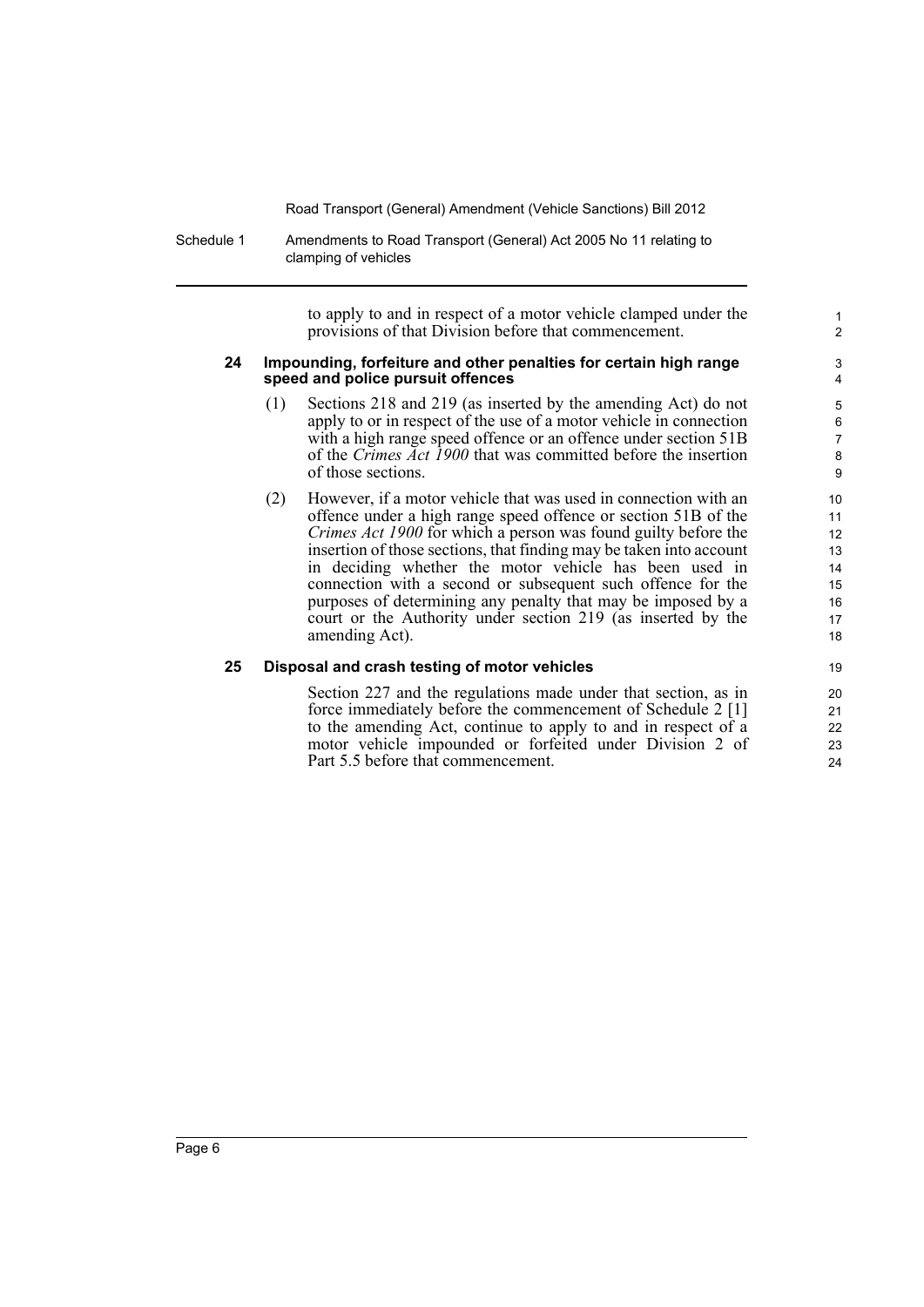Amendments to Road Transport (General) Act 2005 No 11 relating to number plate confiscation and other vehicle sanctions Schedule 2

### <span id="page-14-0"></span>**Schedule 2 Amendments to Road Transport (General) Act 2005 No 11 relating to number plate confiscation and other vehicle sanctions**

#### **[1] Part 5.5, Division 2**

Omit the Division. Insert instead:

### **Division 2 Detention, impounding and forfeiture of vehicles and confiscation of number plates**

#### **Subdivision 1 General**

#### **217 Object and effect of Division**

- (1) This Division provides for the imposition of certain sanctions in addition to any other penalties that may be imposed by or under the road transport legislation with respect to sanctionable offences.
- (2) Nothing in this Division affects any discretion or power that a court or person has apart from this Division in respect of any sanctionable or other offence.

#### **217A Definitions**

(1) In this Division:

*camera recorded offence* means a speeding offence that was recorded by an approved camera recording device, or approved average speed detection device, within the meaning of the *Road Transport (Safety and Traffic Management) Act 1999*.

*Commissioner* means the Commissioner of Police.

*crash test* means a test to measure the effect of the impact of a motor vehicle that collides with another vehicle or other object, or a pedestrian, that is conducted by a person or body designated by the Authority.

*designated speed limit*, in relation to a driver on a length of road, means:

- (a) except as provided by paragraph (b)—the speed limit applicable to the driver on the length of road (including a length of road in a school zone) under the *Road Transport (Safety and Traffic Management) Act 1999*, or
- (b) if the speed limit applicable to the driver on the length of road (not being a length of road in a school zone) under

5 6

7 8

9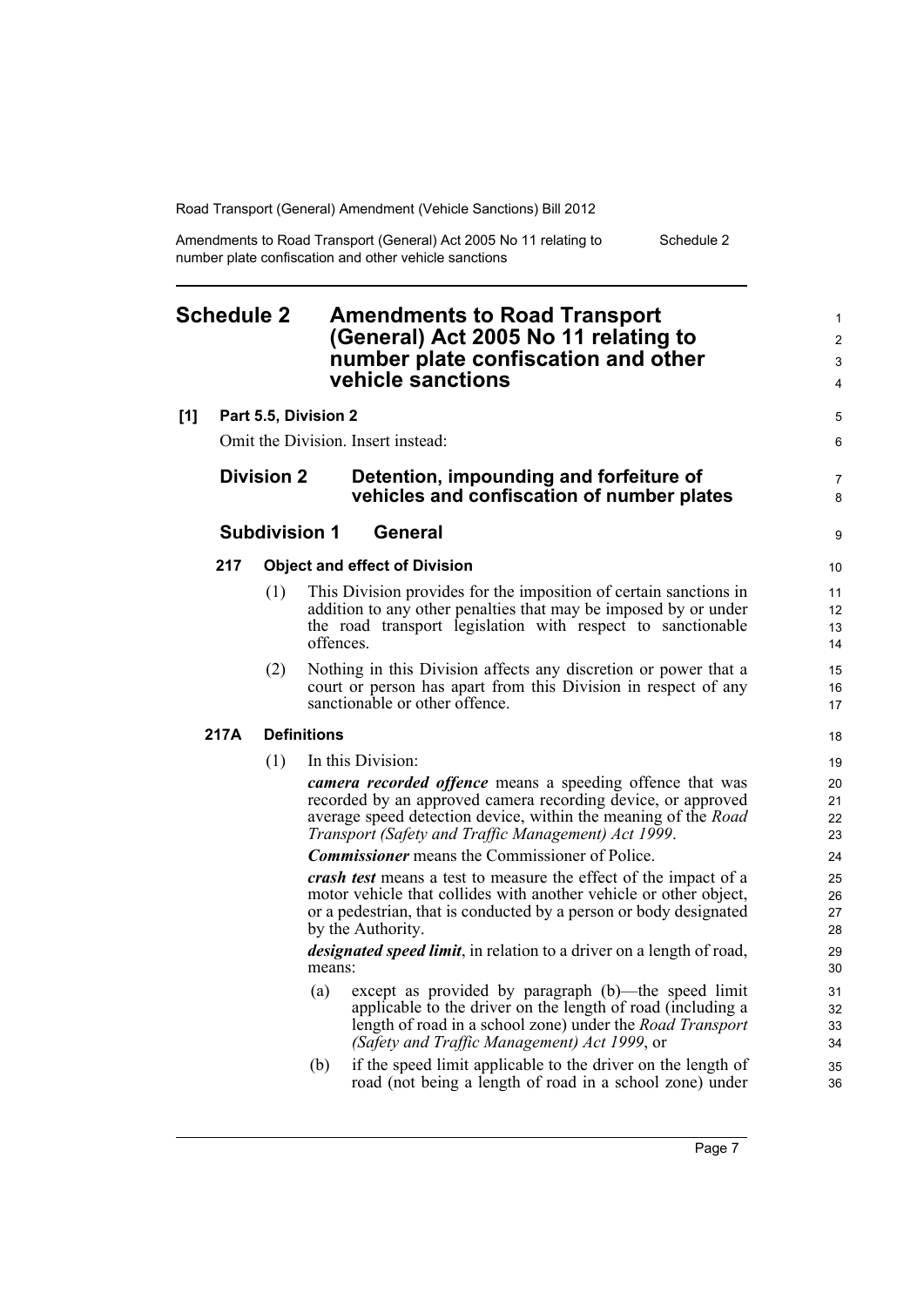Schedule 2 Amendments to Road Transport (General) Act 2005 No 11 relating to number plate confiscation and other vehicle sanctions

> that Act is determined by a variable illuminated message device or other speed limit sign indicating a speed limit lower than that normally applicable to the road—the speed limit that would normally be applicable to the driver on the length of road under that Act.

*high range speed offence* means an offence (not being a camera recorded offence) of driving a vehicle at a speed more than 45 kilometres per hour over the designated speed limit applying to the driver for the length of road at the time the offence is committed.

*number plate* means a number plate issued by the Authority and includes a special number-plate within the meaning of section 8A of the *Road Transport (Vehicle Registration) Act 1997*.

*number plate confiscation notice* means a notice in a form approved by the Commissioner containing the information prescribed by the regulations for the purposes of this definition.

*number plate confiscation period*, in relation to a motor vehicle, means the period during which the vehicle is prohibited from being operated on a road by a number plate confiscation notice.

*offending operator* means a person who, at the time of an offence or alleged offence in connection with which a motor vehicle was or is being used, was or is both the driver, and a registered operator, of the motor vehicle.

*production notice* in relation to a motor vehicle or number plates—see section 218A (1).

*registered interest*, in relation to a motor vehicle, means a security interest in the vehicle with respect to which a financing statement (within the meaning of the *Personal Property Securities Act 2009* of the Commonwealth) has been registered under that Act.

*sanctionable offence* means any of the following:

- (a) a high range speed offence,
- (b) an offence under section 40 or 41 (2) of the *Road Transport (Safety and Traffic Management) Act 1999*,
- (c) an offence under section 51B (Police pursuits) of the *Crimes Act 1900*,
- (d) any other offence prescribed by the regulations.

*school zone* has the meaning that it has in the road rules prescribed under the *Road Transport (Safety and Traffic Management) Act 1999*.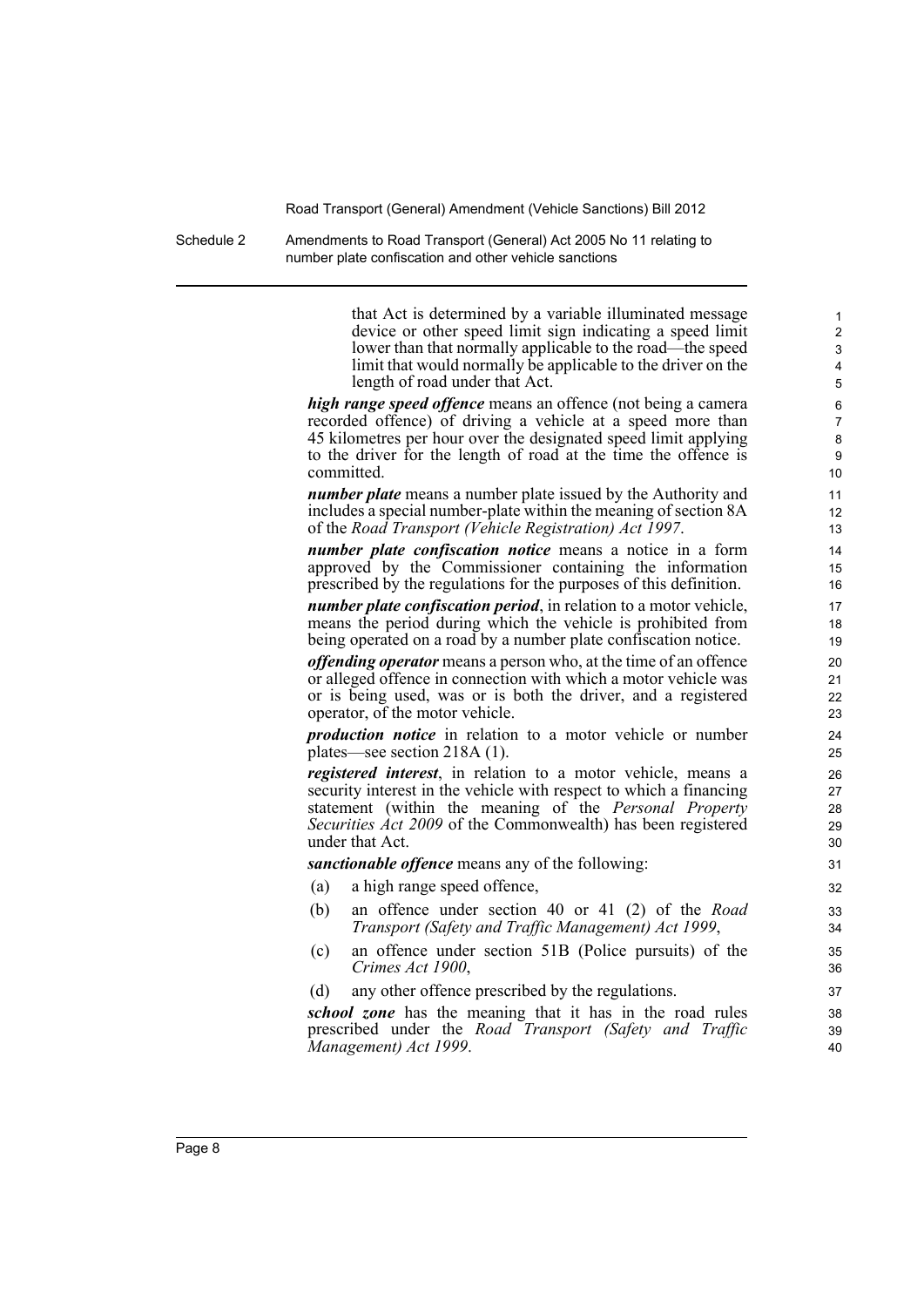| Amendments to Road Transport (General) Act 2005 No 11 relating to | Schedule 2 |
|-------------------------------------------------------------------|------------|
| number plate confiscation and other vehicle sanctions             |            |

|      | (2) |                      | In this Division:                                                                                                                                                                                                                                                                                                            | 1                                    |
|------|-----|----------------------|------------------------------------------------------------------------------------------------------------------------------------------------------------------------------------------------------------------------------------------------------------------------------------------------------------------------------|--------------------------------------|
|      |     | is not:              | <i>working day</i> , in relation to the impoundment of a motor vehicle,<br>or the delivery or confiscation of number plates, means a day that                                                                                                                                                                                | $\boldsymbol{2}$<br>$\mathsf 3$<br>4 |
|      |     | (a)                  | a Saturday or Sunday, or                                                                                                                                                                                                                                                                                                     | 5                                    |
|      |     | (b)                  | a public holiday or a bank holiday in the place at which the                                                                                                                                                                                                                                                                 | 6                                    |
|      |     |                      | motor vehicle was impounded, or the number plates were<br>confiscated or required to be delivered under this Division.                                                                                                                                                                                                       | 7<br>8                               |
|      |     | <b>Subdivision 2</b> | <b>Additional sanctions for certain offences</b>                                                                                                                                                                                                                                                                             | 9                                    |
| 218  |     |                      | When additional sanctions may be imposed                                                                                                                                                                                                                                                                                     | 10                                   |
|      |     |                      | A police officer may impose any one or more of the sanctions set<br>out in section 218A if the police officer reasonably believes that<br>a motor vehicle:                                                                                                                                                                   | 11<br>$12 \overline{ }$<br>13        |
|      |     | (a)                  | is being or has (on that day or during the past 10 days) been<br>operated on a road by an offending operator of the vehicle<br>so as to commit a sanctionable offence, or                                                                                                                                                    | 14<br>15<br>16                       |
|      |     | (b)                  | is being or has (on that day or during the past 10 days) been<br>operated on a road by a driver (whether or not an offending<br>operator of the motor vehicle) during a number plate<br>confiscation period, or                                                                                                              | 17<br>18<br>19<br>20                 |
|      |     | (c)                  | is being or has (on that day or during the past 10 days) been<br>operated on a road by an offending operator of the vehicle<br>who has committed an offence under section 218E (Failure<br>to comply with production notice), or                                                                                             | 21<br>22<br>23<br>24                 |
|      |     | (d)                  | is being operated on a road by a person who has been<br>charged with an offence under section 218F (Number plate<br>and other offences), or                                                                                                                                                                                  | 25<br>26<br>27                       |
|      |     | (e)                  | is the subject of forfeiture under section 219.                                                                                                                                                                                                                                                                              | 28                                   |
| 218A |     |                      | Sanctions that may be imposed                                                                                                                                                                                                                                                                                                | 29                                   |
|      | (1) |                      | The police officer may do any one or more of the following:                                                                                                                                                                                                                                                                  | 30                                   |
|      |     | (a)                  | seize and take charge of the motor vehicle and cause it to<br>be moved to a place determined by the Commissioner,                                                                                                                                                                                                            | 31<br>32                             |
|      |     | (b)                  | immediately, or as soon as practicable afterwards, give or<br>send the offending operator a notice (a <i>motor vehicle</i><br><i>production notice</i> ) requiring the offending operator to<br>move or cause the vehicle to be moved to, or to produce or<br>cause to be produced to a police officer at, a place specified | 33<br>34<br>35<br>36<br>37           |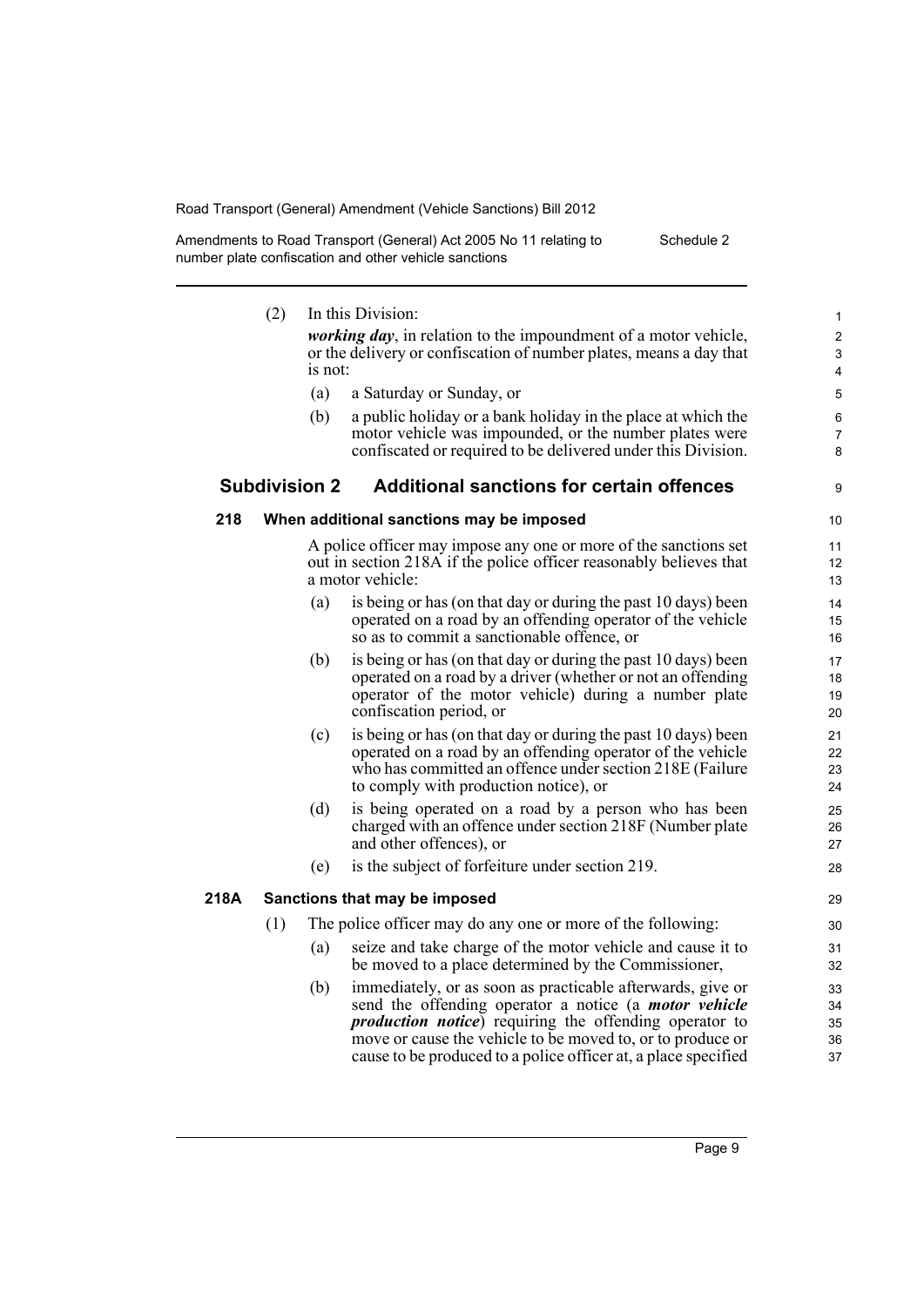Schedule 2 Amendments to Road Transport (General) Act 2005 No 11 relating to number plate confiscation and other vehicle sanctions

> in the notice no later than on the date and time specified in the notice (the *motor vehicle production date*),

- (c) remove and confiscate the number plates affixed to the motor vehicle and attach a number plate confiscation notice to the motor vehicle,
- (d) immediately or as soon as practicable afterwards:
	- (i) give the offending operator a notice (a *number plate production notice*) requiring the offending operator to remove or cause to be removed the number plates affixed to the vehicle and produce them to a police officer at a place specified in the notice no later than on the date and time specified in the notice (the *number plate production date*), and
	- (ii) attach a number plate confiscation notice to the motor vehicle,
- (e) as soon as practicable afterwards, send to the offending operator at the garage address of the motor vehicle:
	- (i) a notice (a *number plate production notice*) requiring the offending operator to remove or cause to be removed the number plates affixed to the vehicle and produce them to a police officer at a place specified in the notice no later than on the date and time specified in the notice (the *number plate production date*), and
	- (ii) a number plate confiscation notice.
- (2) An offending operator who is sent a number plate confiscation notice under subsection (1) (e) must attach the number plate confiscation notice to the motor vehicle in the manner described on the notice no later than on the number plate production date. Maximum penalty: 30 penalty units.
- (3) Except as provided by this Division, a motor vehicle to which a number plate confiscation notice is attached under:
	- (a) subsection  $(1)(c)$  is prohibited from being operated on any road during the period of 3 months commencing on the day the notice is attached to the vehicle, and
	- (b) subsection (1) (d) or (e) is prohibited from being operated on any road during the period of 3 months commencing from the number plate production date.

**Note.** See section 218F with respect to number plate offences.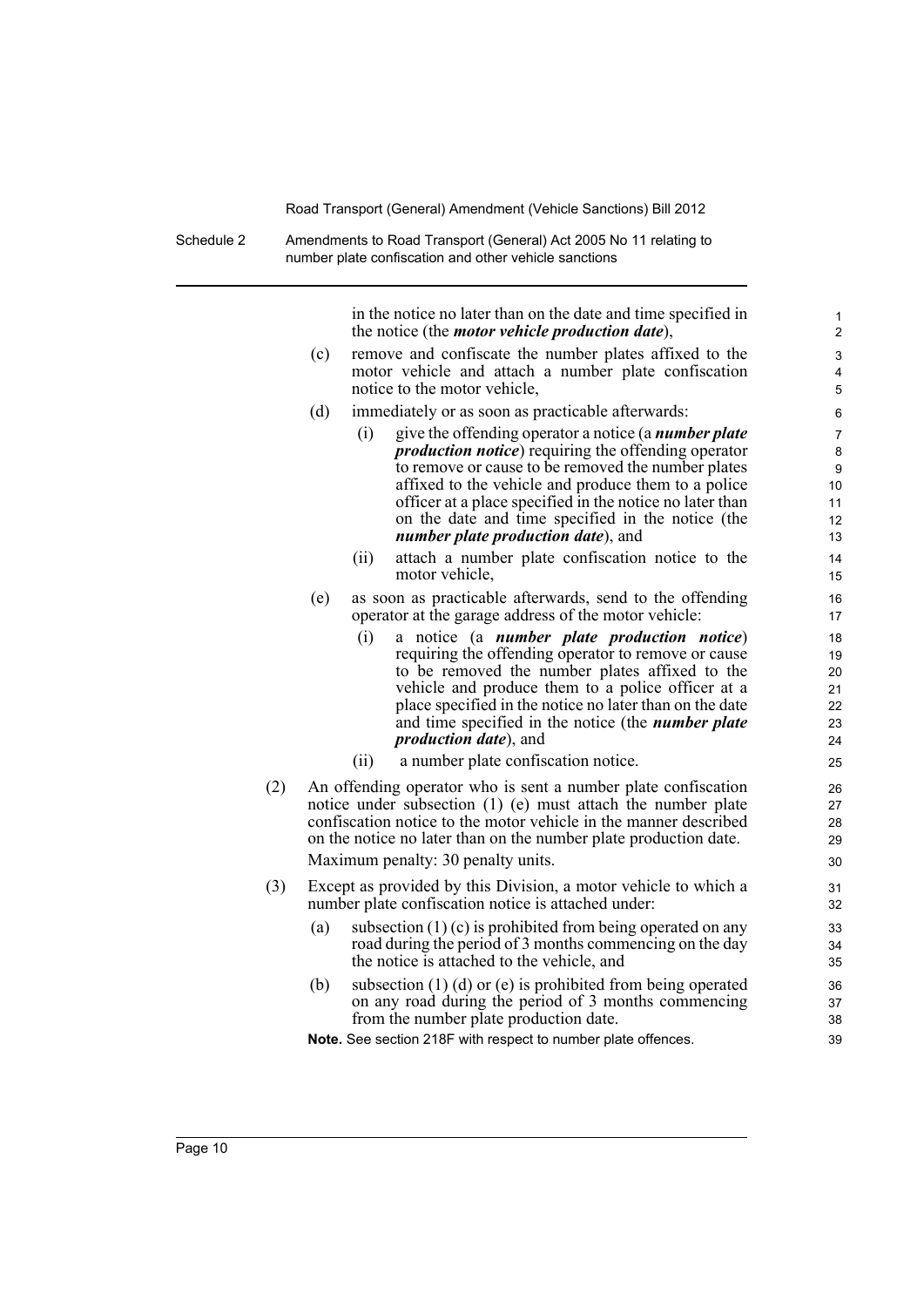Amendments to Road Transport (General) Act 2005 No 11 relating to number plate confiscation and other vehicle sanctions Schedule 2

#### **218B Production notices**

- (1) The date specified in a motor vehicle production notice or number plate production notice for production of a motor vehicle or number plates, respectively, must be a date that is no later than the first working day occurring 5 days after the notice is given.
- (2) A production notice may be given personally or by post and must state the ground on which it is being given.
- (3) The disposal of a motor vehicle within the period of 5 days after a production notice is given in relation to the motor vehicle does not affect the requirement to produce the motor vehicle or number plates in accordance with the notice, except as provided by subsection (4).
- (4) A production notice ceases to have effect in relation to a motor vehicle or number plates if it is withdrawn by the Commissioner by notice in writing given to:
	- (a) the offending operator concerned, or
	- (b) a person who purchased the motor vehicle after the production notice was given who satisfies the Commissioner that the purchase was made in good faith for value and without notice, at the time of the purchase, of the production notice.

**Note.** It is an offence under section 218F (4) to operate a motor vehicle to which a number plate confiscation notice is attached when the vehicle is not the subject of such a notice.

(5) On being given notice of the withdrawal of a production notice under subsection (4), the offending operator or purchaser concerned must remove any number plate confiscation notice attached to the motor vehicle before the motor vehicle is operated on any road.

#### **218C Powers and duties relating to seizure of motor vehicles and removal of number plates**

- (1) A motor vehicle may be seized, or number plates confiscated from a motor vehicle, under section 218A on:
	- (a) a road or public place, or
	- (b) any other place, with the consent of the owner or occupier of the place or under the authority of a search warrant issued under section 228.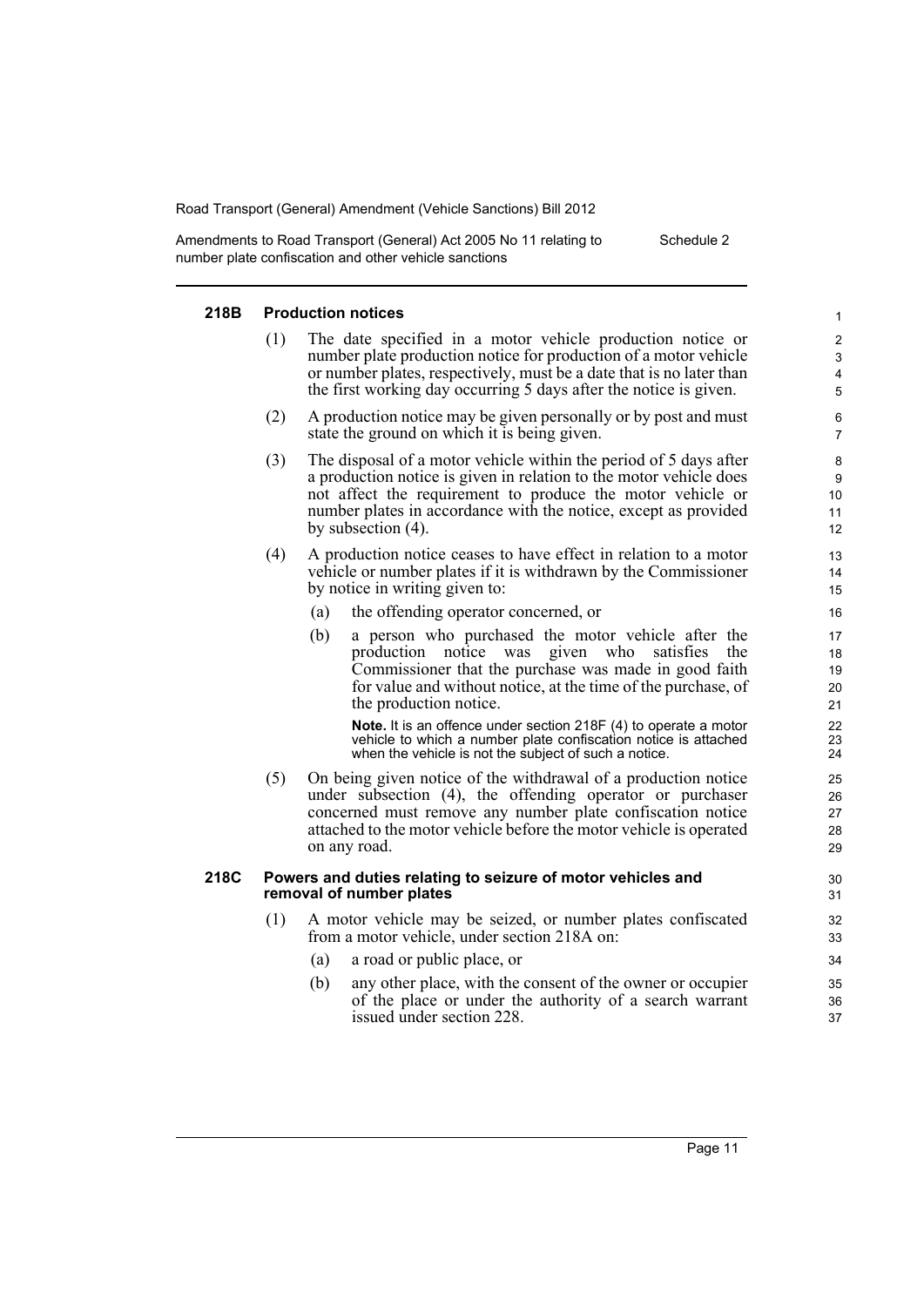Schedule 2 Amendments to Road Transport (General) Act 2005 No 11 relating to number plate confiscation and other vehicle sanctions

- (2) For the purpose of exercising the powers conferred by section 218A  $(1)$   $(a)$  or  $(c)$ , a police officer may:
	- (a) cause any locking device or other feature of the motor vehicle concerned that is impeding the seizure and movement of the motor vehicle to be removed, dismantled or neutralised and may, if the driver or any other person will not surrender the keys to the vehicle, start the vehicle by other means, and

- (b) use or caused to be used such equipment and force as is necessary to remove number plates and remove or disable any device or thing impeding the removal of the number plates.
- (3) A motor vehicle may be moved under section 218A (1) (a):
	- (a) by being driven, whether or not under power, or by its being towed or pushed, or in any other manner, and
	- (b) by one or more police officers or, at the direction of a police officer by persons engaged by the Commissioner, and may be impounded at premises under the control of the Commissioner or of another authority or person.
- (4) A police officer is to deliver, or cause to be delivered, number plates that are confiscated under section 218A to the Authority as soon as practicable (but no later than 5 working days after they are confiscated).
- (5) A motor vehicle to which a number plate confiscation notice is attached under section 218A (1) (c) may:
	- (a) be moved by its being driven, whether or not under power, or by its being towed or pushed, or in any other manner, to the nearest place at which, in the opinion of the police officer concerned, it may lawfully stand at that time, and
	- (b) be towed (at the expense of the registered operator) to its normal garage address.
- (6) If a motor vehicle is moved in accordance with this section by a tow truck, the person operating or driving the tow truck may take such action as is reasonable or necessary to facilitate the towing of the vehicle in a manner that does the least damage to the vehicle. In taking any such action, the person is not liable for any damage to the vehicle that the person causes.

**Note.** For example, a tow truck driver may need to break into an unattended motor vehicle that is causing an obstruction in order to release the hand brake and avoid doing serious damage to the vehicle's transmission.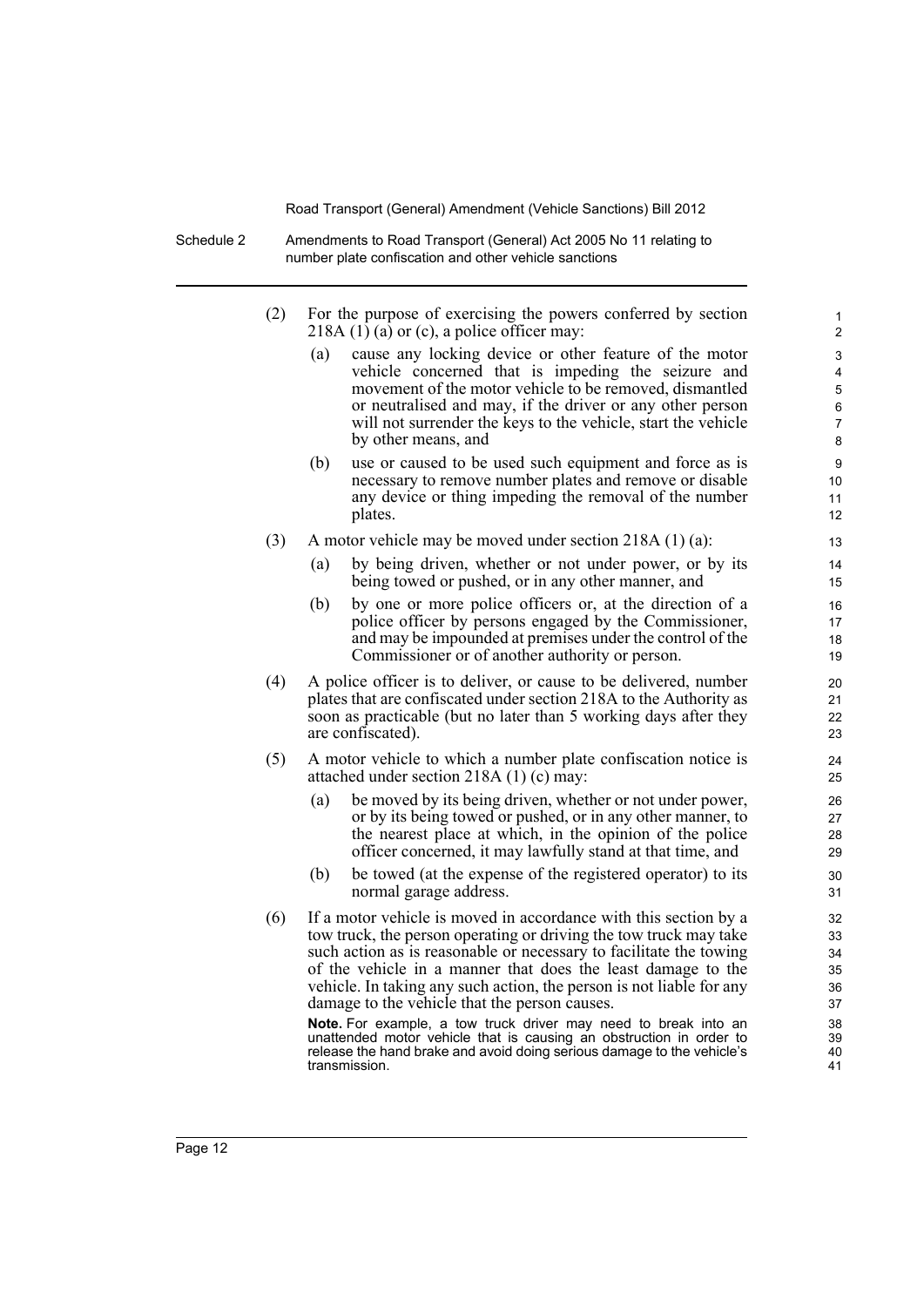Amendments to Road Transport (General) Act 2005 No 11 relating to number plate confiscation and other vehicle sanctions Schedule 2

> (7) The registered operator of a motor vehicle that has had its number plates removed is responsible for the safe and legal parking of the vehicle, any fees for removal or towing and any other costs and financial loss incurred (including any parking fines and any fees for the issue of any number plate to replace a number plate damaged when removed under this section).

#### **218D Removal, impounding and production of vehicle**

- (1) Any motor vehicle moved to, or produced at, a place in accordance with section 218A may, subject to the regulations, be impounded by the Commissioner at that place or may be moved to and impounded at any other place determined by the Commissioner.
- (2) A certificate in writing given by a police officer as to the fact and cost of any such movement is evidence of those matters.

#### **218E Failure to comply with production notice**

- (1) A driver who is a registered operator of a motor vehicle is guilty of an offence if:
	- (a) the driver is given a motor vehicle production notice in relation to the motor vehicle, and
	- (b) without reasonable excuse, the driver fails to move the motor vehicle to or produce it at, or cause it to be moved to or produced at, the place, on the date and within the time period, specified in the notice.

Maximum penalty: 30 penalty units.

- (2) A driver who is a registered operator of a motor vehicle is guilty of an offence if:
	- (a) the driver is given a number plate production notice in relation to number plates affixed to the vehicle, and
	- (b) without reasonable excuse, the driver fails to remove or caused to be removed the number plates and produce or cause them to be produced at the place, on the date and within the time period, specified in the notice.

Maximum penalty: 30 penalty units.

- (3) The Authority may suspend the registration of a registrable vehicle for a period not exceeding 3 months if the registered operator of the vehicle:
	- (a) is found guilty of an offence under this section, or
	- (b) pays the whole or part of the amount specified in a penalty notice issued in respect of an offence under this section, or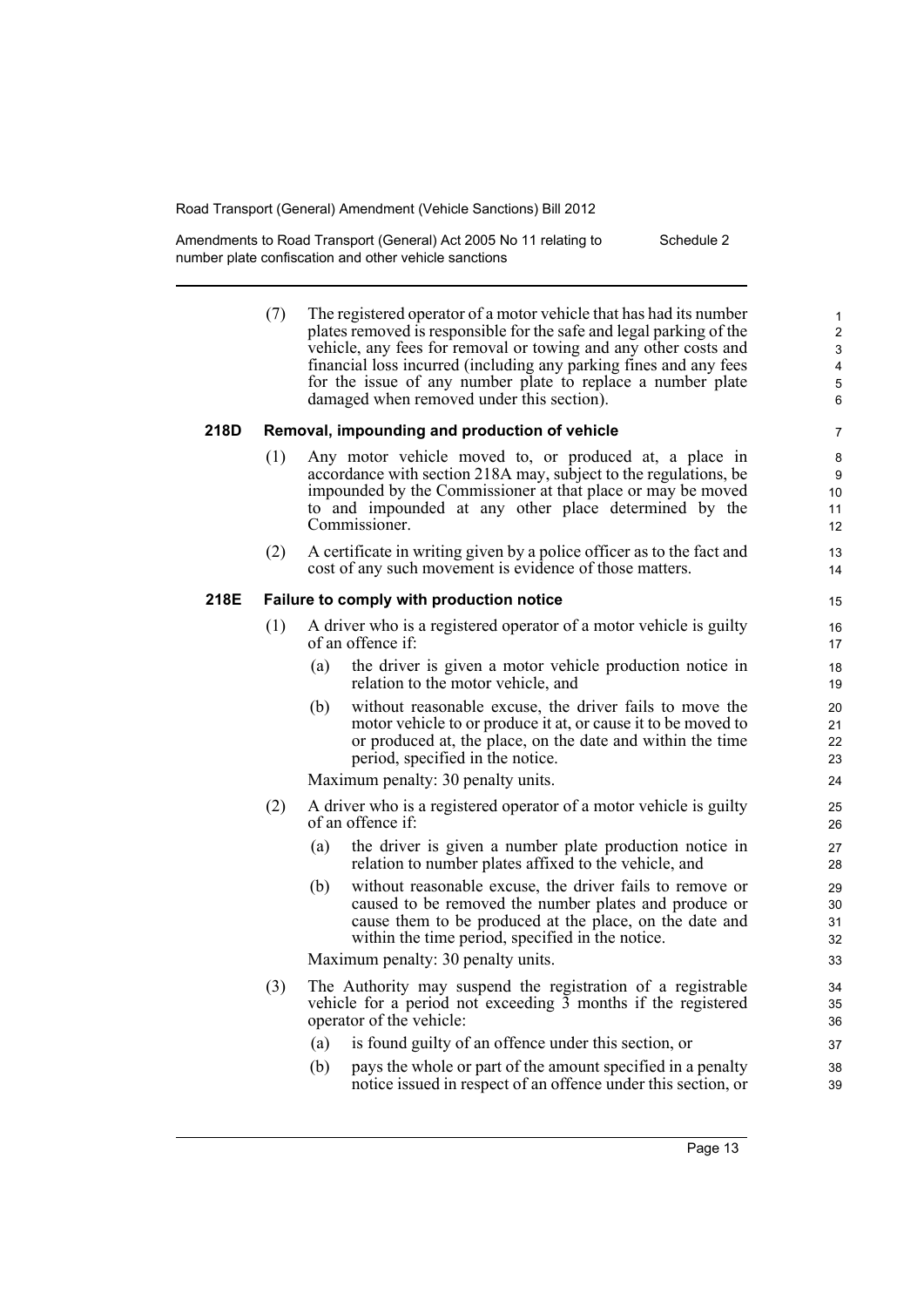Schedule 2 Amendments to Road Transport (General) Act 2005 No 11 relating to number plate confiscation and other vehicle sanctions

> in any process subsequent to such a penalty notice, as the amount that is payable in order to dispose of the alleged offence without having it dealt with by a court, or

(c) has not paid the amount so specified, has not elected to have the matter dealt with by a court and the time for electing to have the matter so dealt with has elapsed.

**Note.** Under this section, the Authority may suspend the registration of a vehicle even if the court does not proceed to conviction after finding the driver or registered operator guilty and makes an order under section 10 of the *Crimes (Sentencing Procedure) Act 1999*.

- (4) Any suspension under subsection (3) is in addition to any penalty imposed by a court or prescribed by the regulations under section 183 for the offence.
- (5) A motor vehicle used by an offending operator who has committed a second or subsequent offence under this section is, by the finding of guilt by the court, forfeited to the Crown unless already forfeited under section 219 or the court otherwise directs under section 219A (Commutation of forfeiture).

**Note.** A forfeited motor vehicle may be crash tested—see section 225 (6).

(6) For the purposes of subsection (5), an offence under this section includes an offence in respect of which the charge is found proven, or a person is found guilty, (but without proceeding to a conviction) under section 10 of the *Crimes (Sentencing Procedure) Act 1999*.

#### **218F Number plate and other offences**

- (1) A person must not, without lawful excuse, operate a motor vehicle on a road during a number plate confiscation period applying to the motor vehicle. Maximum penalty: 30 penalty units.
- (2) A person must not, without lawful excuse, remove, tamper with or modify a number plate confiscation notice attached to a motor vehicle during a number plate confiscation period applying to the motor vehicle.

Maximum penalty: 30 penalty units.

(3) A person must not, without lawful excuse, operate a motor vehicle on a road during a number plate confiscation period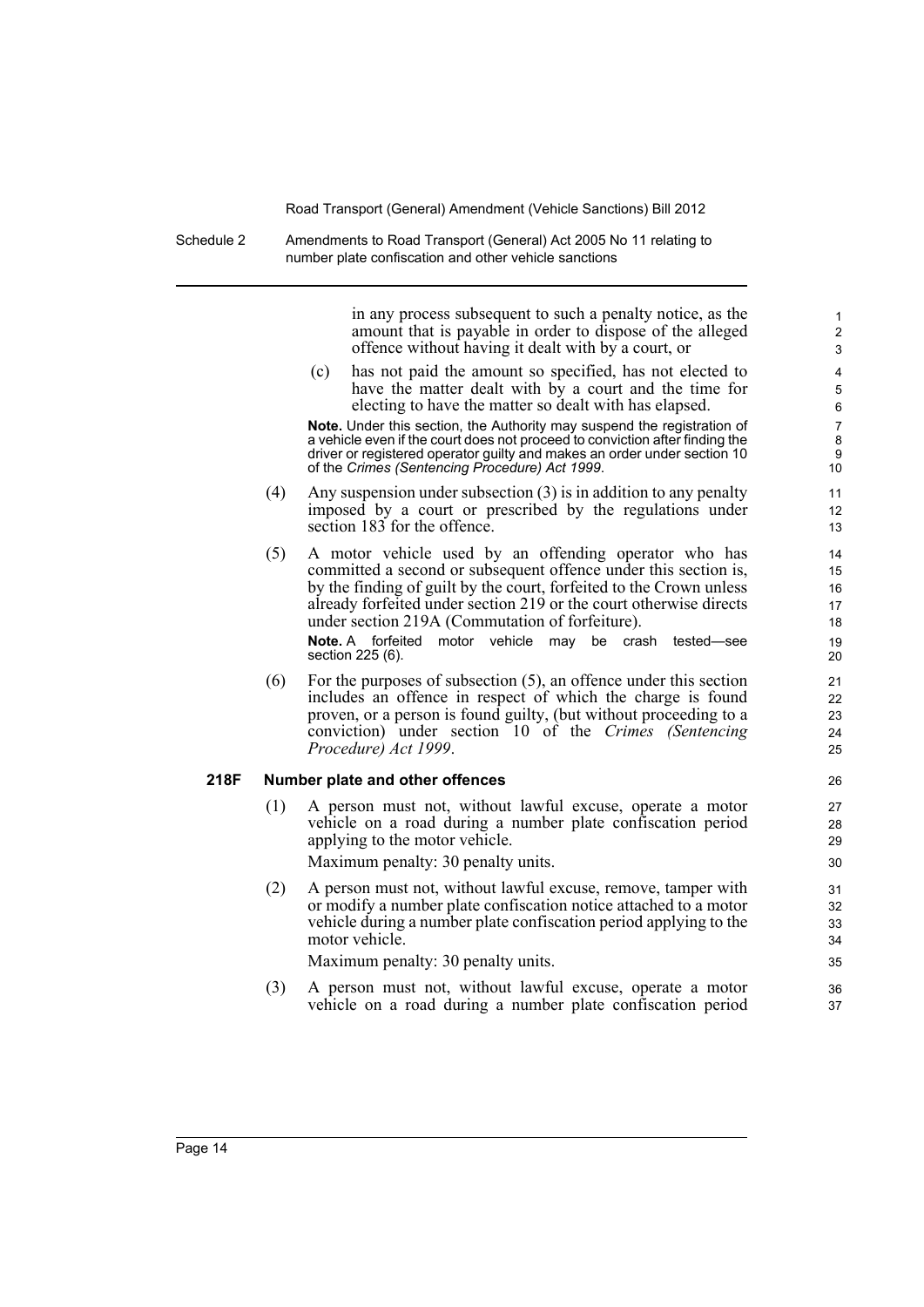| Amendments to Road Transport (General) Act 2005 No 11 relating to | Schedule 2 |
|-------------------------------------------------------------------|------------|
| number plate confiscation and other vehicle sanctions             |            |

applying to the motor vehicle while any of the following is affixed to the vehicle:

- (a) a number plate issued (whether or not in respect of the registration of that particular vehicle) under a law in force in New South Wales or any other State or Territory,
- (b) an altered number plate issued under such a law,
- (c) a number plate likely to be mistaken for, or resembling, such a number plate.

Maximum penalty: 30 penalty units.

(4) A person must not operate a motor vehicle on a road with a number plate confiscation notice, or thing resembling such a notice, attached to the vehicle when the vehicle is not the subject of such a notice.

Maximum penalty: 20 penalty units.

(5) A registered operator of a registrable vehicle (other than the driver of the vehicle) used in contravention of this section is also guilty of an offence if it is proved that the operator caused, permitted, allowed or failed to take reasonable precautions to prevent, the contravention.

Maximum penalty: 30 penalty units.

- (6) A person must not by a false statement or representation attempt to obtain the release of:
	- (a) a vehicle impounded under this Division, or
	- (b) number plates confiscated under this Division.

Maximum penalty: 30 penalty units.

- (7) The driver of a motor vehicle is not guilty of an offence under this section if he or she did not know, and could not reasonably have known, that:
	- (a) the motor vehicle was subject to a number plate confiscation notice, or
	- (b) the number plates were affixed to the motor vehicle in contravention of subsection (3).
- (8) The registered operator of a motor vehicle is not guilty of an offence under this section if he or she did not know, and could not reasonably have known, that:
	- (a) the motor vehicle was being operated in contravention of a number plate confiscation notice, or
	- (b) the number plates were affixed to the motor vehicle in contravention of subsection (3).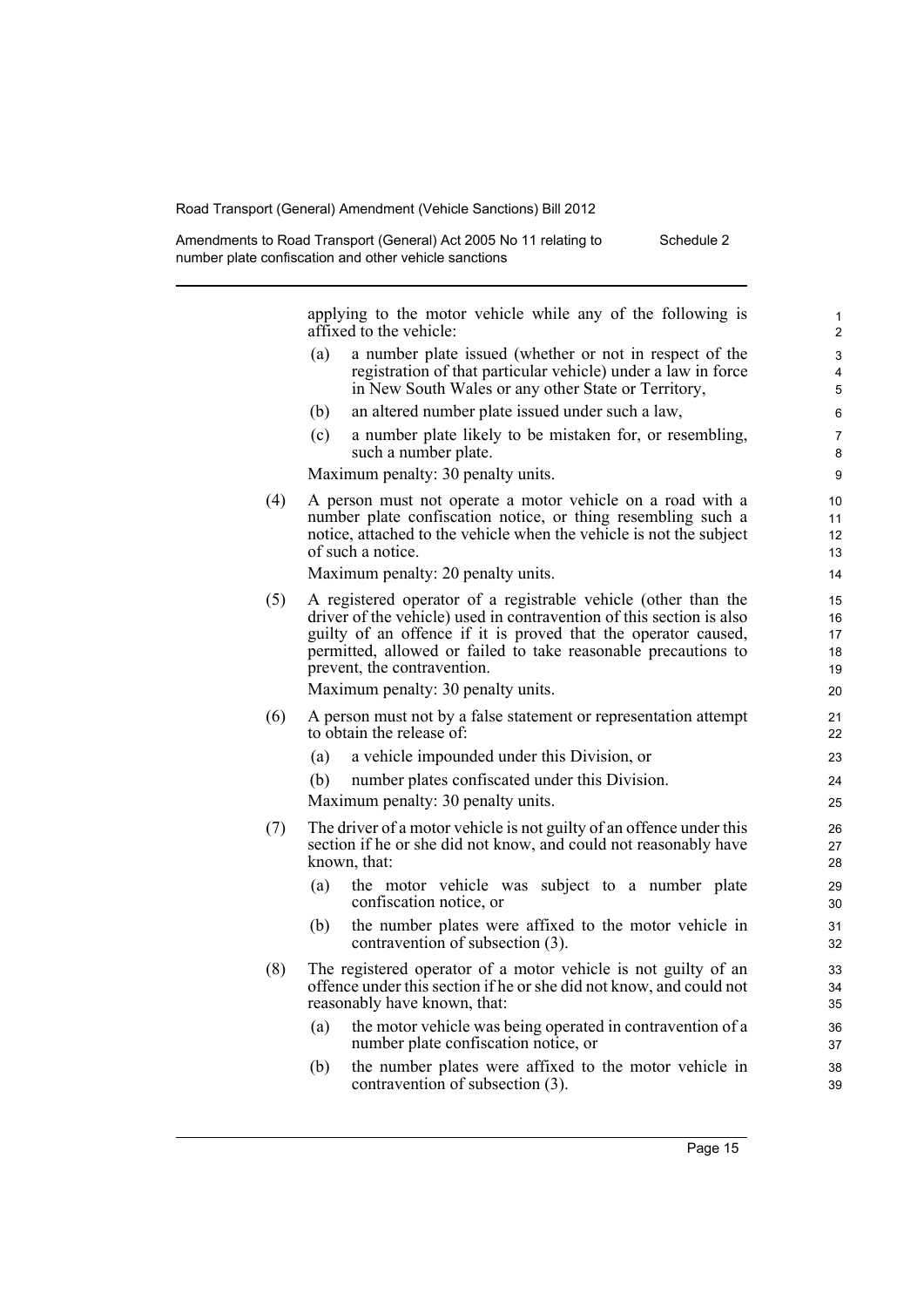Schedule 2 Amendments to Road Transport (General) Act 2005 No 11 relating to number plate confiscation and other vehicle sanctions

#### **219 Forfeiture of vehicles on finding of guilt of offending operator**

(1) A motor vehicle used in connection with a sanctionable offence that is a second or subsequent offence by the offending operator under the provision concerned within a 5 year period is, by the finding of guilt by the court, forfeited to the Crown unless already forfeited under section 218E or the court otherwise directs under section 219A.

**Note.** A forfeited motor vehicle may be crash tested—see section 225 (6).

- (2) A motor vehicle used in connection with an offence under section 218F (a *number plate offence*) is, by the finding of guilt by the court, forfeited to the Crown unless already forfeited under section 218E or the court otherwise directs under section 219A. **Note.** A forfeited motor vehicle may be crash tested—see section 225 (6).
- (3) Any forfeiture under this section is in addition to any other penalty that may be imposed for the offence concerned, but for the purposes of any rights of appeal against a penalty so imposed by the court finding the offence to be proven, the forfeiture is taken to be, or to be part of, that penalty.
- (4) For the purposes of this section, payment of the amount specified in a penalty notice issued in respect of a sanctionable offence or a number plate offence, or in any process issued subsequent to such a penalty notice, as the amount that is payable in order to dispose of the alleged offence without having it dealt with by a court has the same effect as a finding by a court that the offence was proven.

#### **219A Commutation of forfeiture**

- (1) The court that finds a person guilty of an offence referred to in section 218E  $(5)$  or 219  $(2)$  may, at the time of making that finding, by order direct that the forfeiture that would otherwise be imposed under the provision concerned by that finding be commuted to a period of impounding, or confiscation of number plates, specified in the order, if the court is satisfied that the forfeiture of the motor vehicle will cause extreme hardship to the offending operator or any other person.
- (2) For the purposes of subsection (1), financial loss or difficulty in carrying out employment (whether paid or unpaid) or in travelling to a place of employment or business or to any place for the purposes of education, training or study does not constitute extreme hardship.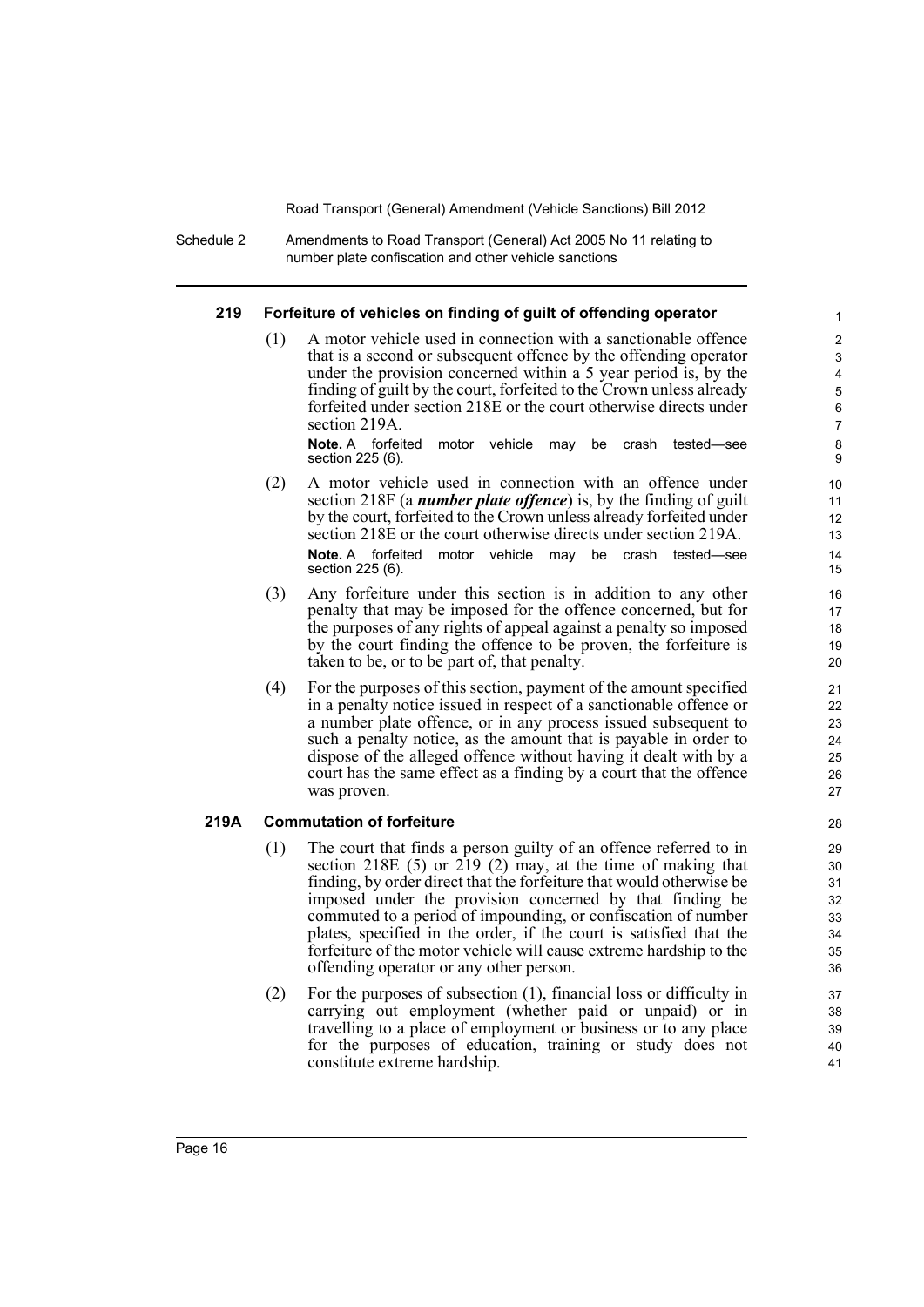Amendments to Road Transport (General) Act 2005 No 11 relating to number plate confiscation and other vehicle sanctions Schedule 2

- (3) The period for which a motor vehicle was impounded under section 218D is to be reckoned as counting towards a period of impounding imposed under this section.
- (4) A motor vehicle impounded by an order of a court under this section is to be retained by the Commissioner for the time required by the order, unless it is sooner released under this Division.
- (5) Number plates confiscated by an order of a court under this section are to be retained by the Authority for the time required by the order, unless they are sooner released under this Division.

#### **220 Interested persons to be notified**

The offending operator is to give the holder of any registered interest in a motor vehicle notice of the imposition of any sanction in relation to the motor vehicle operated in connection with the offence concerned under section 218A.

#### **221 Retention of motor vehicle impounded or number plates confiscated under this Division**

- (1) The Commissioner is to retain a motor vehicle impounded under section 218D for the period of 3 months after its impoundment, unless it is sooner released under this Division or in accordance with the regulations.
- (2) The Authority is to retain number plates confiscated under section 218A for the period of 3 months after they are confiscated, unless they are sooner released under this Division or in accordance with the regulations.
- (3) This section does not apply in the case of a motor vehicle impounded in the circumstances referred to in section 218 (e), except as prescribed by the regulations.

#### **222 Early release of motor vehicle and number plates on application to Local Court**

- (1) A person may apply to the Local Court for an order for the release into the person's custody of:
	- (a) a motor vehicle impounded under this Division before the end of the period of impounding imposed on the motor vehicle, or
	- (b) number plates confiscated under this Division before the end of the number plate confiscation period applying to the number plates.

Page 17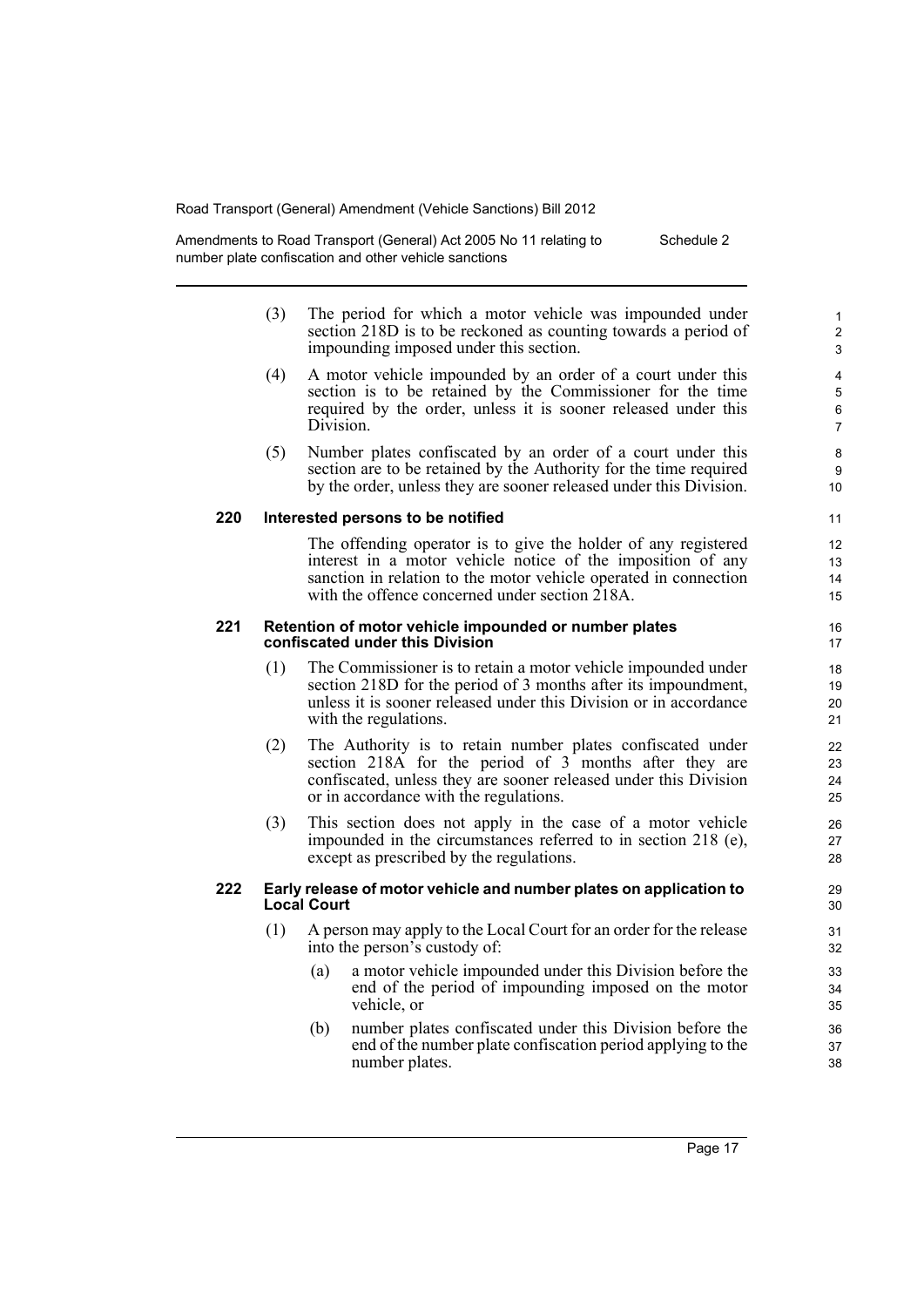Schedule 2 Amendments to Road Transport (General) Act 2005 No 11 relating to number plate confiscation and other vehicle sanctions

|     | (2) | An order cannot provide for release on a day that is less than<br>5 working days after the vehicle was impounded or the number<br>plates were confiscated.                                                                                                                                                         | 1<br>2<br>3                |
|-----|-----|--------------------------------------------------------------------------------------------------------------------------------------------------------------------------------------------------------------------------------------------------------------------------------------------------------------------|----------------------------|
|     | (3) | In determining whether to make an order under this section, the<br>Local Court is entitled to have regard to the following:                                                                                                                                                                                        | 4<br>5                     |
|     |     | the safety of the public and the public interest in preventing<br>(a)<br>the use of a motor vehicle that the Court considers is<br>reasonably likely in all the circumstances to be used for<br>further sanctionable offences,                                                                                     | 6<br>7<br>8<br>9           |
|     |     | any alleged extreme hardship to a person other than the<br>(b)<br>registered operator of the motor vehicle arising from the<br>impoundment of the vehicle or confiscation of the number<br>plates.                                                                                                                 | 10<br>11<br>12<br>13       |
|     | (4) | The motor vehicle or number plates are to be released by order of<br>the Local Court only after the applicant has paid in full any<br>applicable movement, towing and storage fees under section 223.                                                                                                              | 14<br>15<br>16             |
|     | (5) | An applicant into whose custody a motor vehicle is released by<br>an order under this section must acknowledge in writing receipt<br>of the motor vehicle from the custody of the Commissioner.                                                                                                                    | 17<br>18<br>19             |
|     | (6) | An applicant into whose custody number plates are released by<br>an order under this section must acknowledge in writing receipt<br>of the number plates from the custody of the Authority.                                                                                                                        | 20<br>21<br>22             |
|     | (7) | An applicant into whose custody number plates are released by<br>an order under this section must remove any number plate<br>confiscation notice attached to the motor vehicle before the motor<br>vehicle is operated on any road.                                                                                | 23<br>24<br>25<br>26       |
| 223 |     | Release of impounded vehicle and number plates                                                                                                                                                                                                                                                                     | 27                         |
|     | (1) | The regulations may prescribe the fees (if any) payable in respect<br>of the movement, towage and storage of an impounded vehicle or<br>release of number plates and the persons responsible for payment<br>of those fees.                                                                                         | 28<br>29<br>30<br>31       |
|     | (2) | It is the duty of the Commissioner to endeavour to cause any<br>impounded motor vehicle to be available for collection by a<br>person entitled to its possession as soon as the person is entitled<br>to it.                                                                                                       | 32<br>33<br>34<br>35       |
|     | (3) | However, the Commissioner is not required to release any motor<br>vehicle under this section or to release any vehicle in accordance<br>with an order of the Local Court unless all movement, towing and<br>storage fees payable under this section in respect of the<br>impounded vehicle have been paid in full. | 36<br>37<br>38<br>39<br>40 |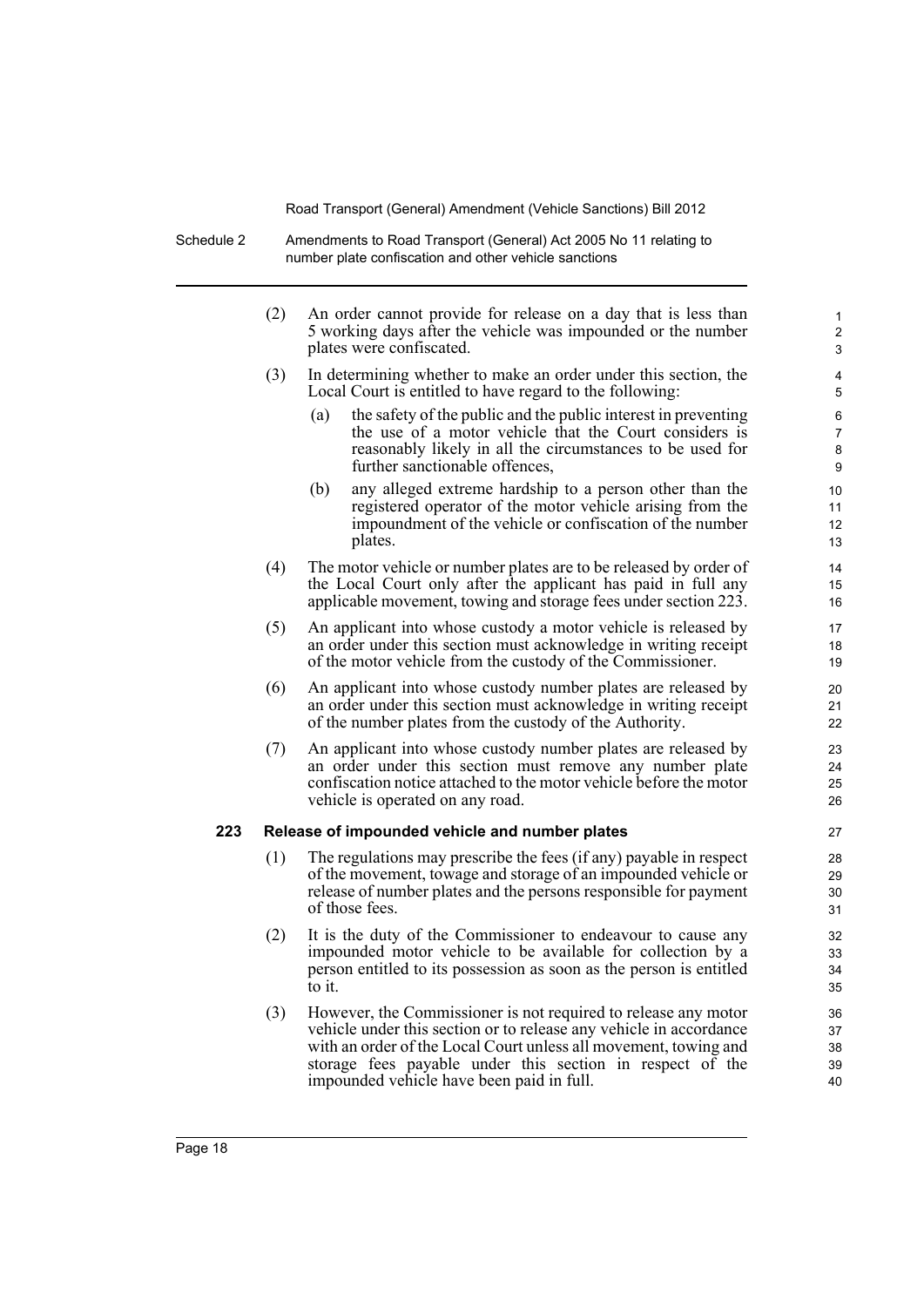Amendments to Road Transport (General) Act 2005 No 11 relating to number plate confiscation and other vehicle sanctions Schedule 2

- (4) An applicant to whom a motor vehicle is released under this section must in writing acknowledge receipt of the vehicle from the custody of the Commissioner.
- (5) The Commissioner may waive the whole or any part of the prescribed fees for movement, towage and storage of a motor vehicle.
- (6) It is the duty of the Authority to endeavour to cause any number plates to be available for collection by a person entitled to possession of the number plates as soon as the person is entitled to them or, if the number plates were damaged when removed under this Division, to issue replacement number plates.

#### **224 Safe keeping of motor vehicles**

The Commissioner has (in the Commissioner's official capacity) a duty to take all reasonable steps to secure an impounded motor vehicle against theft or damage (otherwise than by crash testing under this Division) while impounded.

#### **225 Disposal and crash testing of vehicles**

- (1) The Commissioner may cause an impounded or forfeited motor vehicle to be offered for sale in the circumstances prescribed by the regulations. The sale is to be by public auction or public tender.
- (2) The motor vehicle may be disposed of otherwise than by sale if the Commissioner believes on reasonable grounds that the vehicle has no monetary value or that the proceeds of the sale would be unlikely to exceed the costs of sale.
- (3) If the motor vehicle offered for sale is not sold, the Commissioner may dispose of the motor vehicle otherwise than by sale.
- (4) The regulations may make provision for or with respect to the disposal of the proceeds of any such sale, including provisions for or with respect to entitling persons to seek to be paid any such proceeds.
- (5) At the request of the Authority, the Commissioner may dispose of a motor vehicle that is the subject of forfeiture under section 219 by releasing it to the Authority to be used for the purposes of crash testing and any educational program for drivers of motor vehicles established by the Authority.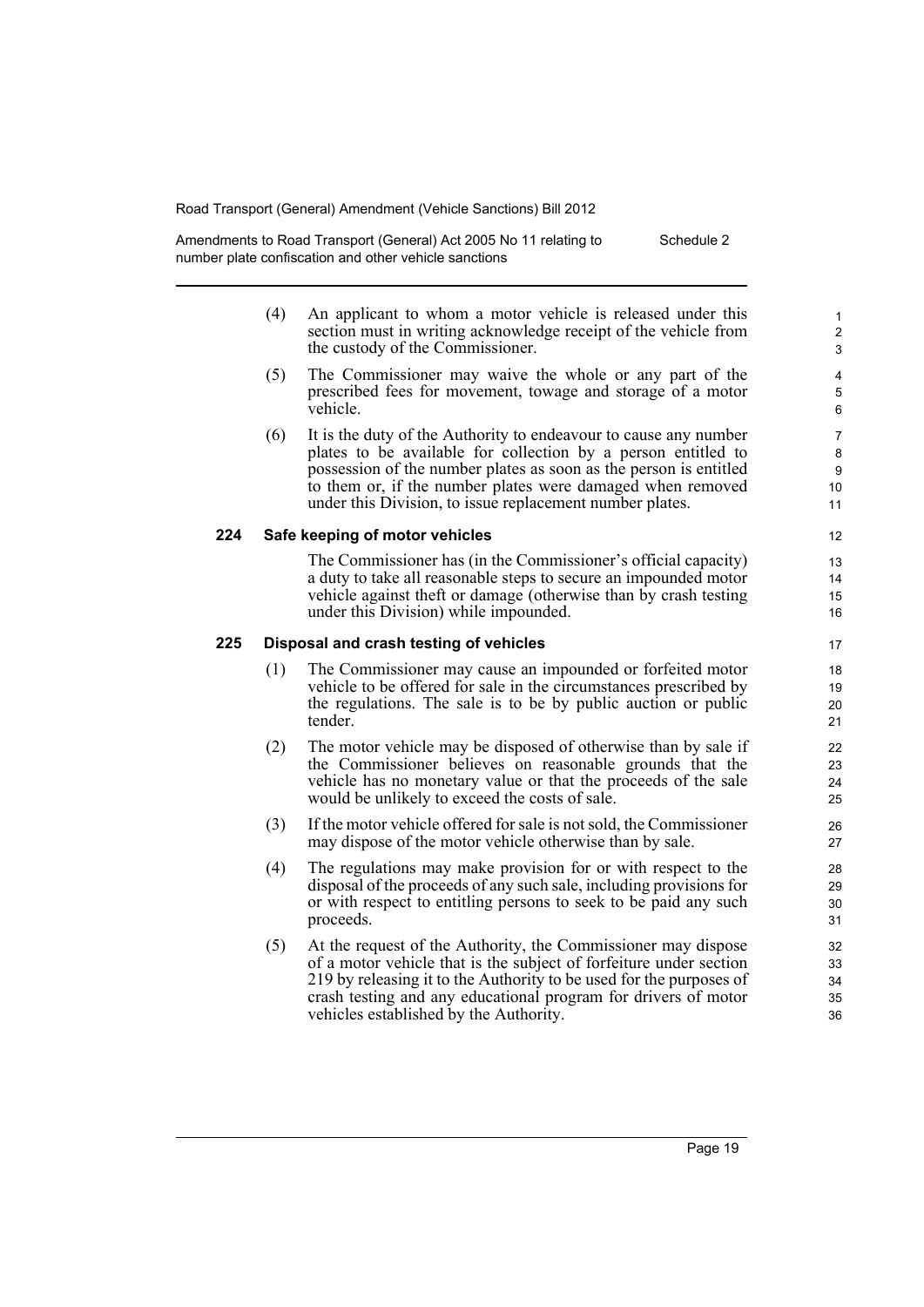Schedule 2 Amendments to Road Transport (General) Act 2005 No 11 relating to number plate confiscation and other vehicle sanctions

> (6) The Authority may cause any motor vehicle released to it to be used for the purposes of crash testing and any educational program for drivers of motor vehicles established by the Authority.

#### **226 Protection from liability with respect to impounding, removal of number plates and crash testing and other matters**

No action lies against the Crown, the Minister, the Commissioner, the Authority, Transport for NSW or any police officer for:

- (a) any damage to, or theft of, a motor vehicle caused by, or arising from, impounding or crash testing a motor vehicle or removing number plates from a motor vehicle in accordance with this Division, or
- (b) failure by an offending operator to give the holder of a registered interest notice as required by section 220.

#### **227 Failure to prosecute**

- (1) No action lies against the Crown, the Minister, the Commissioner or any police officer in respect of the seizure or impounding of a motor vehicle, or the confiscation of number plates, under this Division for an alleged offence for which no proceedings or process are taken or issued.
- (2) This section does not protect a police officer from liability in respect of the seizure or confiscation, otherwise than in good faith, of a motor vehicle or number plates.

#### **228 Search warrants**

- (1) A police officer may apply to an authorised officer for a search warrant if the police officer has reasonable grounds for believing that there is or, within 72 hours, will be on any premises a motor vehicle that has been operated as referred to in section 218 or in relation to which number plates have been, or are being, used in contravention of section 218F.
- (2) An authorised officer to whom such an application is made may, if satisfied that there are reasonable grounds for doing so, issue a search warrant authorising a police officer named in the warrant:
	- (a) to enter the premises, and
	- (b) to search the premises for such a motor vehicle or number plates, and
	- (c) to seize such a motor vehicle or number plates, and otherwise deal with it, in accordance with this Division.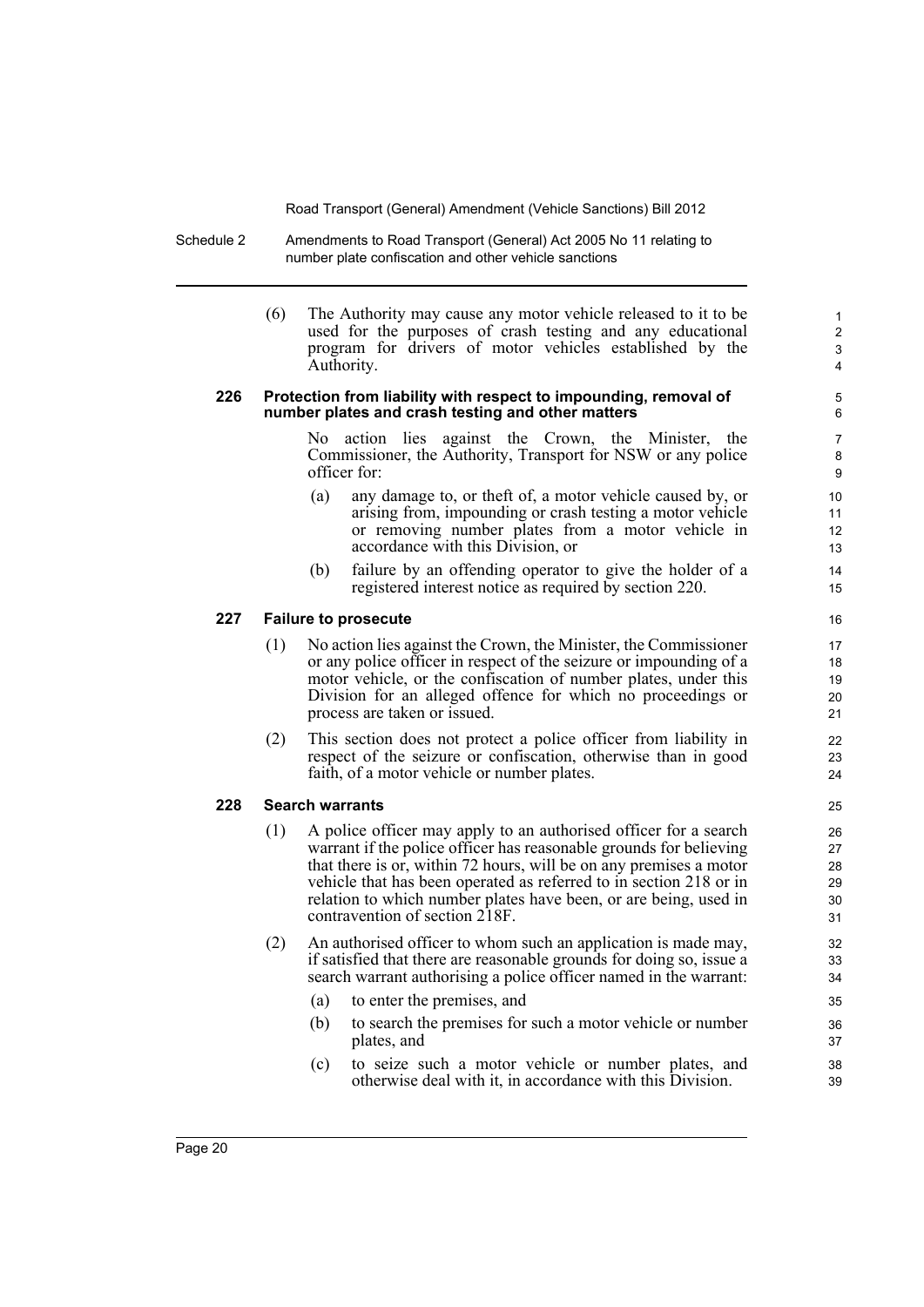Amendments to Road Transport (General) Act 2005 No 11 relating to number plate confiscation and other vehicle sanctions Schedule 2

|     | (3)                                                                                                   | Division 4 of Part 5 of the <i>Law Enforcement (Powers and</i><br><i>Responsibilities</i> ) <i>Act 2002</i> applies to a search warrant issued<br>under this section.   | $\mathbf 1$<br>$\overline{2}$<br>3 |
|-----|-------------------------------------------------------------------------------------------------------|-------------------------------------------------------------------------------------------------------------------------------------------------------------------------|------------------------------------|
|     | (4)                                                                                                   | In this section, <i>authorised officer</i> and <i>premises</i> have the same<br>meanings as they have in the Law Enforcement (Powers and<br>Responsibilities) Act 2002. | $\overline{4}$<br>5<br>6           |
| [2] |                                                                                                       | Section 242 Alternate appeal rights to Local Court                                                                                                                      | 7                                  |
|     | Omit "section 224 for the release of an impounded vehicle" from section<br>$242(1)(c)$ .              |                                                                                                                                                                         |                                    |
|     | Insert instead "section 222 for the release of an impounded vehicle or<br>confiscated number plates". |                                                                                                                                                                         |                                    |
| [3] |                                                                                                       | Section 244 Unpaid charges and fees                                                                                                                                     | 12                                 |
|     |                                                                                                       | Omit "section 218 (6)". Insert instead "section 223".                                                                                                                   | 13                                 |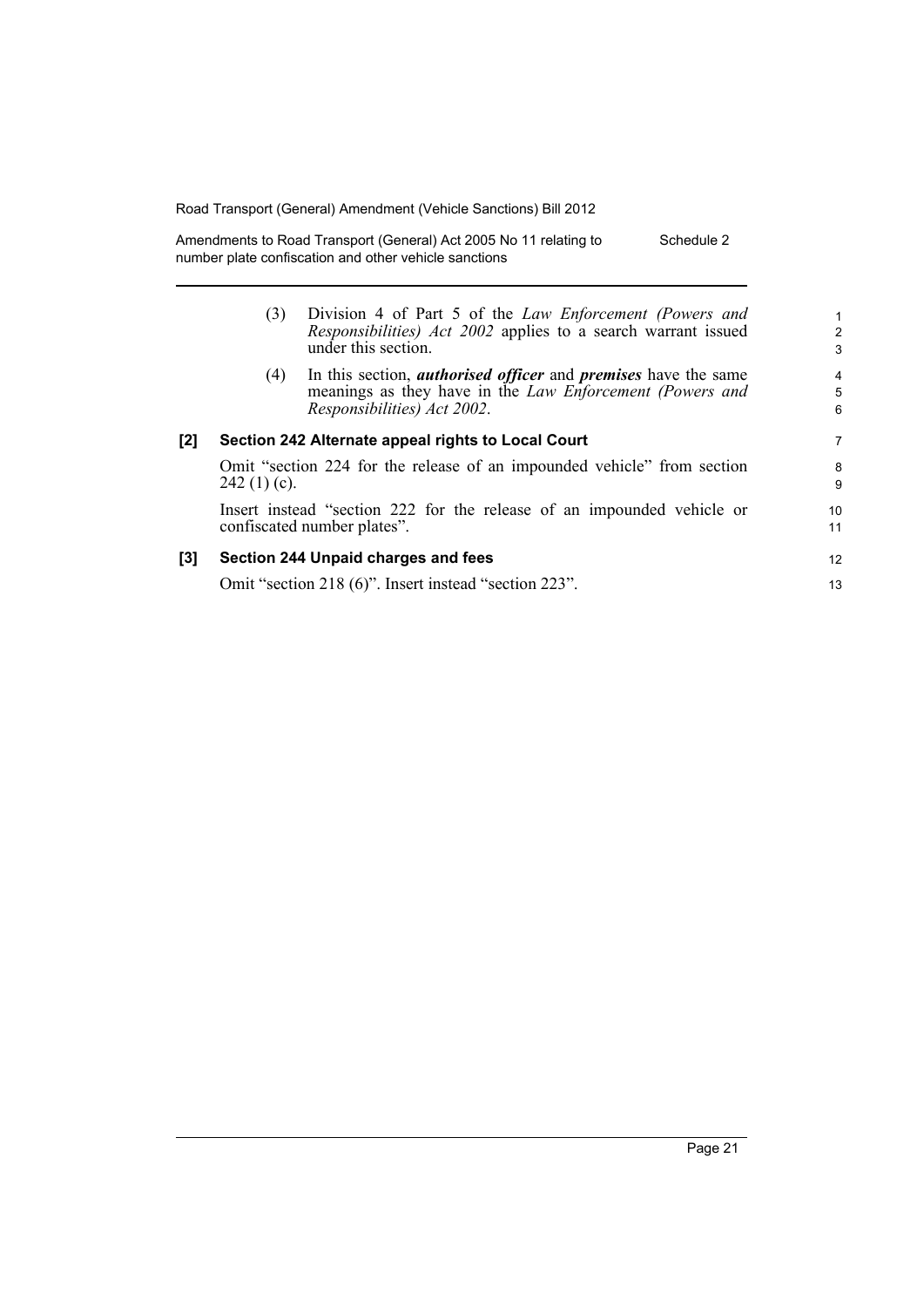<span id="page-29-0"></span>

| <b>Schedule 3</b><br><b>Amendment of Regulations</b> |                                                                              |                  |                          | 1                                                                                                                                                                                                 |                      |
|------------------------------------------------------|------------------------------------------------------------------------------|------------------|--------------------------|---------------------------------------------------------------------------------------------------------------------------------------------------------------------------------------------------|----------------------|
| 3.1                                                  | <b>Road Transport (General) Regulation 2005</b>                              |                  |                          |                                                                                                                                                                                                   | 2                    |
| [1]                                                  | Clause 16 Determination of appeals against certain registration<br>decisions |                  |                          |                                                                                                                                                                                                   | 3<br>$\overline{4}$  |
|                                                      | Omit "section 219A" from clause 16 (4). Insert instead "section 219".        |                  |                          |                                                                                                                                                                                                   | 5                    |
| [2]                                                  | Clause 27 Release of impounded vehicle on application to Local Court         |                  |                          |                                                                                                                                                                                                   | 6                    |
|                                                      |                                                                              | Omit the clause. |                          |                                                                                                                                                                                                   | $\overline{7}$       |
| $[3]$                                                | Part 4                                                                       |                  |                          | 8                                                                                                                                                                                                 |                      |
|                                                      |                                                                              |                  | Insert after clause 29B: |                                                                                                                                                                                                   | 9                    |
|                                                      | Part 4                                                                       |                  |                          | <b>Number plate confiscation</b>                                                                                                                                                                  | 10                   |
|                                                      | 29C                                                                          |                  |                          | <b>Number plate confiscation notices</b>                                                                                                                                                          | 11                   |
|                                                      |                                                                              | (1)              |                          | The following information is prescribed for the purposes of the<br>definition of <i>number plate confiscation notice</i> in section 217A<br>of the Act:                                           | 12<br>13<br>14       |
|                                                      |                                                                              |                  | (a)                      | a brief description of the effect of the notice and a<br>statement of the action that may be taken against the<br>registered operator and penalties that may apply if it is not<br>complied with, | 15<br>16<br>17<br>18 |
|                                                      |                                                                              |                  | (b)                      | in the case of a number plate confiscation notice issued in<br>respect of a sanctionable offence, the provisions of the Act,<br>regulations or rules imposing the sanctionable offence,           | 19<br>20<br>21       |
|                                                      |                                                                              |                  | (c)                      | the registration number of the motor vehicle to which it<br>relates.                                                                                                                              | 22<br>23             |
|                                                      |                                                                              |                  | (d)                      | the vehicle's VIN or, if there is no VIN, the chassis number<br>and engine number of the vehicle,                                                                                                 | 24<br>25             |
|                                                      |                                                                              |                  | (e)                      | the date of issue of the notice and the date on which the<br>number plate confiscation period imposed by the notice<br>will end.                                                                  | 26<br>27<br>28       |
|                                                      |                                                                              |                  | (f)                      | the name of the Local Area Command of the police officer<br>who issued the notice,                                                                                                                | 29<br>30             |
|                                                      |                                                                              |                  | (g)                      | the address of the motor registry or other place from which<br>the number plates can be collected on or after the end of the<br>number plate confiscation period,                                 | 31<br>32<br>33       |
|                                                      |                                                                              |                  | (h)                      | information about the right to apply to the Local Court to<br>seek release of the number plates.                                                                                                  | 34<br>35             |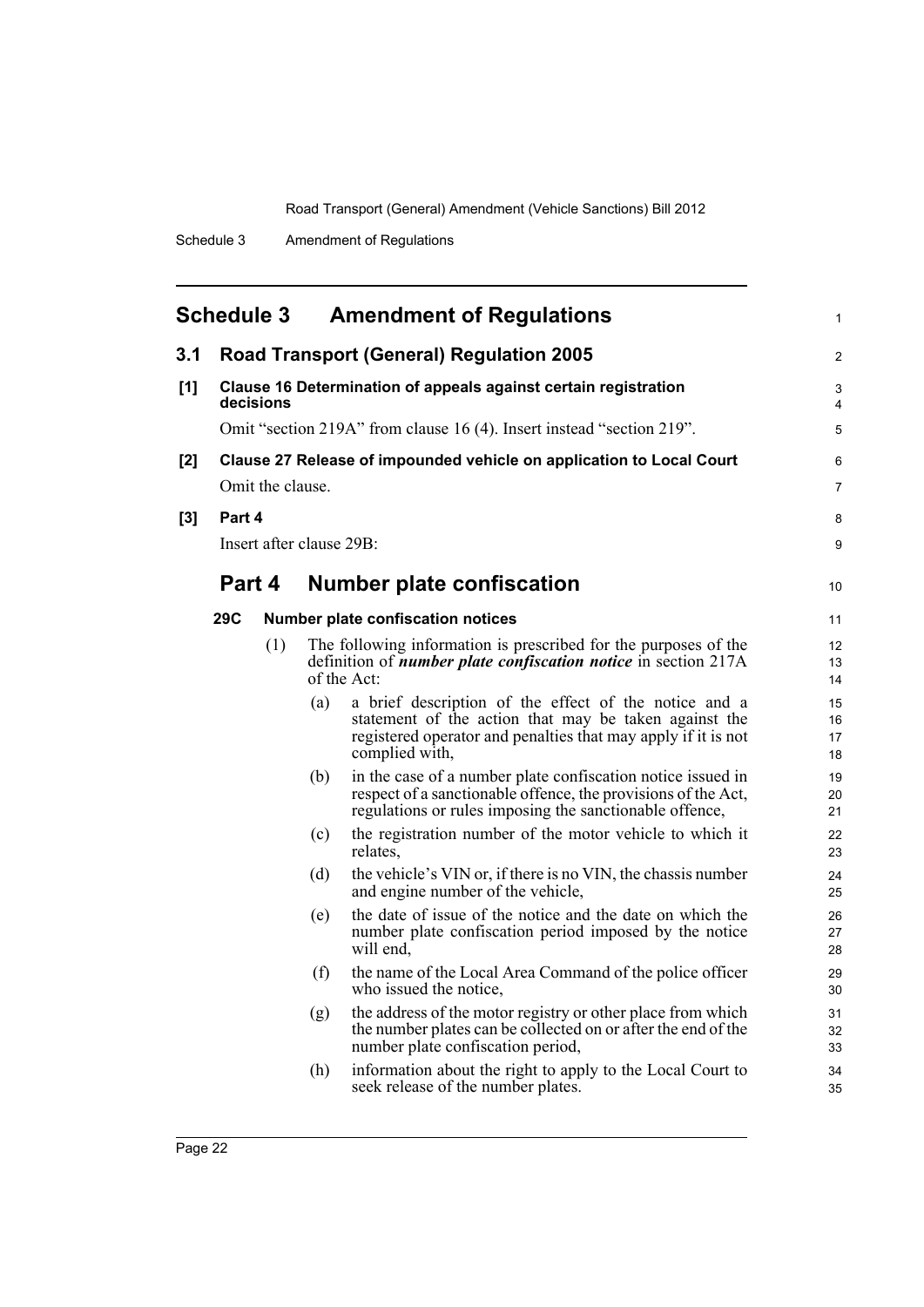Amendment of Regulations and the state of Schedule 3

|        | (2)<br>In this clause:<br><i>motor registry</i> means a place at which registration of a vehicle<br>can be effected by or on behalf of the Authority.<br>VIN has the same meaning as it has in the Road Transport | 1<br>$\overline{c}$<br>3<br>4 |  |
|--------|-------------------------------------------------------------------------------------------------------------------------------------------------------------------------------------------------------------------|-------------------------------|--|
|        | (Vehicle Registration) Regulation 2007.                                                                                                                                                                           | 5                             |  |
| [4]    | Part 5, heading                                                                                                                                                                                                   | 6                             |  |
|        | Omit "and clamped".                                                                                                                                                                                               | 7                             |  |
| [5]    | <b>Clause 36 Impounding fee</b>                                                                                                                                                                                   |                               |  |
|        | Omit "section 223 (2)". Insert instead "section 223 (1)".                                                                                                                                                         |                               |  |
| [6]    | <b>Clause 37 Towing fee for impounded vehicles</b>                                                                                                                                                                |                               |  |
|        | Omit "section 218" from clause 37 (1). Insert instead "section 218A or 218D".                                                                                                                                     | 11                            |  |
| [7]    | Clause 37 (3) (a)                                                                                                                                                                                                 | 12                            |  |
|        | Omit "relevant offence under section 40 or 41 of the Road Transport (Safety<br>and Traffic Management) Act 1999".                                                                                                 | 13<br>14                      |  |
|        | Insert instead "sanctionable offence within the meaning of Division 2 of<br>Part 5.5 of the Act".                                                                                                                 | 15<br>16                      |  |
| [8]    | Clause 37 (7) (a)                                                                                                                                                                                                 | 17                            |  |
|        | Omit "offence under section 40 or 41 of the Road Transport (Safety and<br>Traffic Management) Act 1999".                                                                                                          | 18<br>19                      |  |
|        | Insert instead "sanctionable offence within the meaning of Division 2 of<br>Part 5.5 of the Act".                                                                                                                 | 20<br>21                      |  |
| [9]    | Clause 37 (7) (b)                                                                                                                                                                                                 | 22                            |  |
|        | Omit "section 224". Insert instead "section 222".                                                                                                                                                                 | 23                            |  |
| $[10]$ | Clause 38 Disposal of impounded vehicles and forfeiture to the Crown                                                                                                                                              | 24                            |  |
|        | Omit "section 218, 219 or 219A" from clause 38 (1).                                                                                                                                                               | 25                            |  |
|        | Insert instead "section 218A, 218D or 219".                                                                                                                                                                       | 26                            |  |
| $[11]$ | <b>Clause 38 (1)</b>                                                                                                                                                                                              | 27                            |  |
|        | Omit "section 217". Insert instead "section 217A".                                                                                                                                                                | 28                            |  |
| $[12]$ | <b>Clause 38 (2)</b>                                                                                                                                                                                              | 29                            |  |
|        | Omit "section 227". Insert instead "section 225".                                                                                                                                                                 | 30                            |  |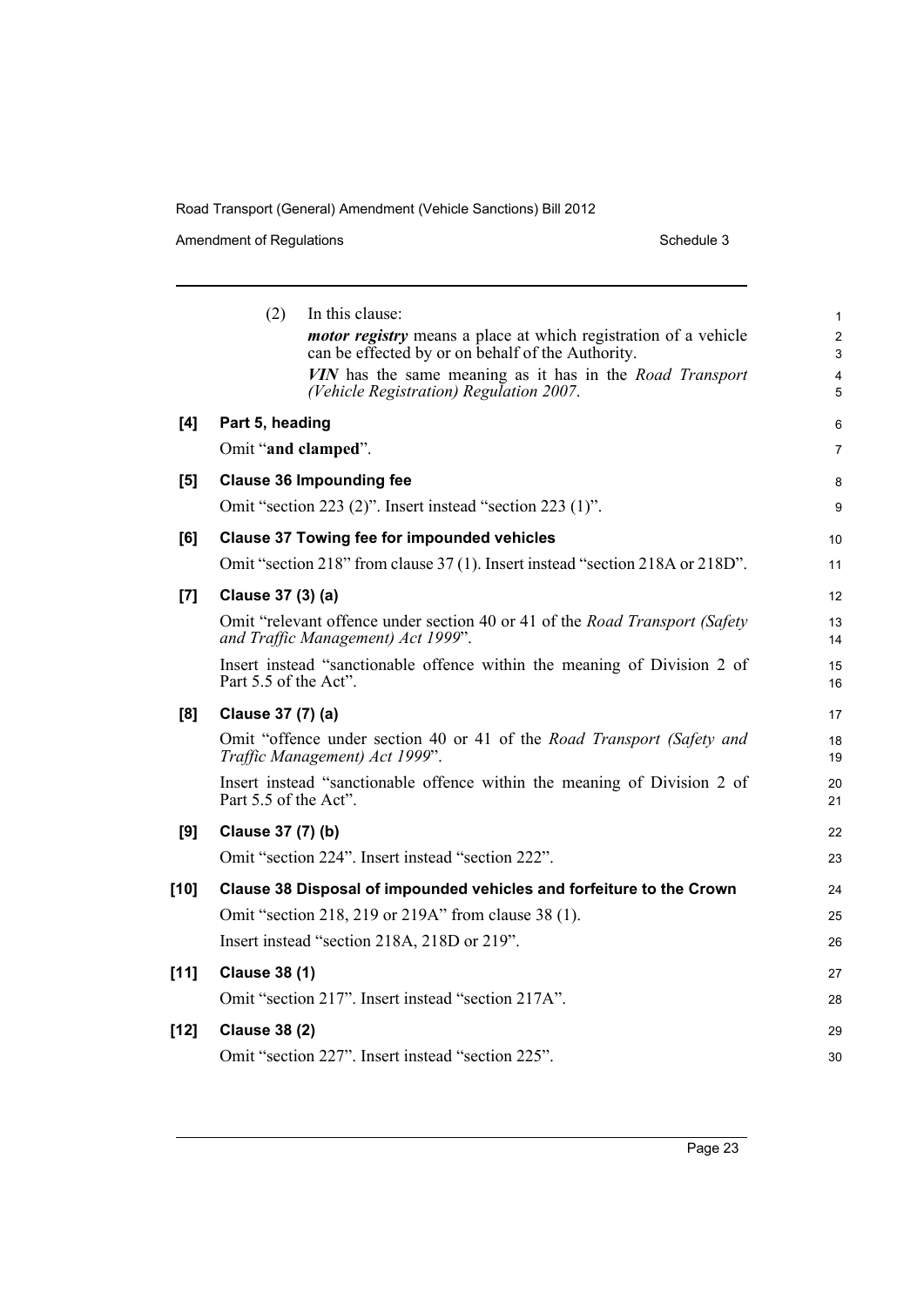| Schedule 3 | <b>Amendment of Regulations</b> |
|------------|---------------------------------|
|------------|---------------------------------|

| $[13]$ | <b>Clause 38 (2)</b>                                                                                                                      |         |          | 1              |
|--------|-------------------------------------------------------------------------------------------------------------------------------------------|---------|----------|----------------|
|        | Omit "section 219 or 219A". Insert instead "section 218E or 219".                                                                         |         |          | $\overline{c}$ |
| $[14]$ | <b>Clause 38 (3)</b>                                                                                                                      |         |          | 3              |
|        | Omit "section 224". Insert instead "section 222".                                                                                         |         |          | 4              |
| $[15]$ | <b>Clause 38 (4)</b>                                                                                                                      |         |          | 5              |
|        | Insert "movement, towing and" after "deduction of any".                                                                                   |         |          | 6              |
| $[16]$ | <b>Clause 38 (6)</b>                                                                                                                      |         |          | 7              |
|        | Omit the subclause.                                                                                                                       |         |          | 8              |
| $[17]$ | Clause 38A Fees with respect to clamping of vehicles                                                                                      |         |          | 9              |
|        | Omit the clause.                                                                                                                          |         |          | 10             |
| $[18]$ | <b>Schedule 1 Fees</b>                                                                                                                    |         |          | 11             |
|        | Omit "section 223 (2)" from item 2. Insert instead "section 223 (1)".                                                                     |         |          | 12             |
| $[19]$ | <b>Schedule 1</b>                                                                                                                         |         |          | 13             |
|        | Omit items 4-7.                                                                                                                           |         |          | 14             |
| $[20]$ | <b>Schedule 3 Penalty notice offences</b>                                                                                                 |         |          | 15             |
|        | Omit "Section 218 (7)" and "Level 13" from the matter relating to the <i>Road</i><br>Transport (General) Act 2005.                        |         |          | 16<br>17       |
|        | Insert instead "Section 218E (1) and (2)" and "Level 15", respectively.                                                                   |         |          | 18             |
| $[21]$ | <b>Schedule 3</b>                                                                                                                         |         |          | 19             |
|        | Insert in appropriate order in Columns 1, 2 and 3 of the matter relating to the<br>Road Transport (General) Act 2005:                     |         |          | 20<br>21       |
|        | Sections 218A (2) and 218F $(1)$ –(3)                                                                                                     | Class 1 | Level 14 |                |
|        | Section $218F(4)$                                                                                                                         | Class 1 | Level 9  |                |
| $[22]$ | <b>Schedule 3</b>                                                                                                                         |         |          | 22             |
|        | Insert in appropriate order in Columns 1, 2 and 3 of the matter relating to the<br>Road Transport (Vehicle Registration) Regulation 2007: |         |          |                |
|        | Clause $28C(1)$ and $(2)$                                                                                                                 | Class 1 | Level 15 |                |
|        |                                                                                                                                           |         |          |                |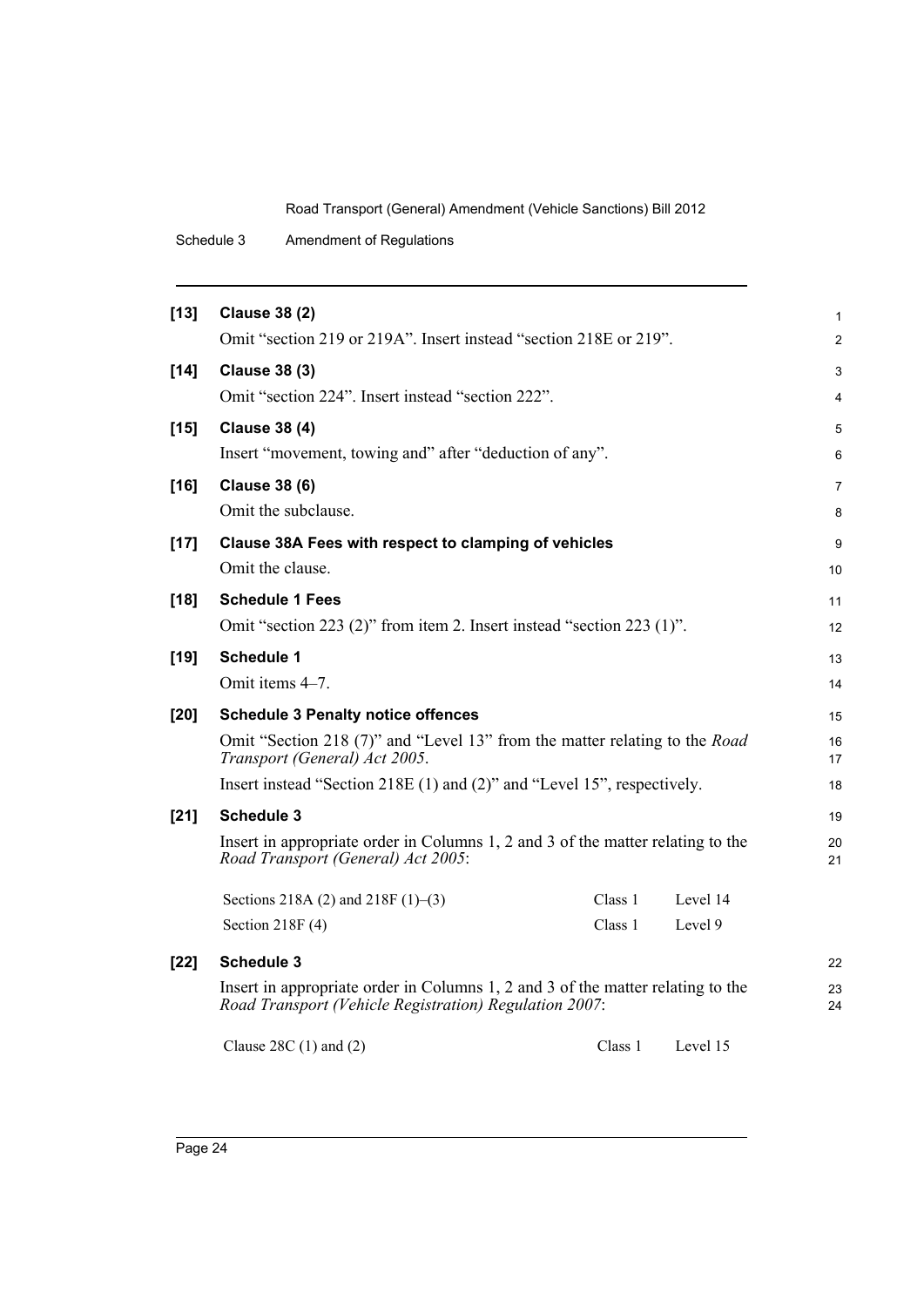Amendment of Regulations and a set of the Schedule 3 Schedule 3

| [23]                |                                               | <b>Schedule 3</b> |                                                                                                                                                                                                                                                                                                                              | $\mathbf{1}$                     |
|---------------------|-----------------------------------------------|-------------------|------------------------------------------------------------------------------------------------------------------------------------------------------------------------------------------------------------------------------------------------------------------------------------------------------------------------------|----------------------------------|
|                     |                                               |                   | Insert "Clause 85 $(1A)$ ;" after "Clause 84 $(1)$ ;" in Column 1 of the matter<br>relating to the Road Transport (Vehicle Registration) Regulation 2007.                                                                                                                                                                    | $\overline{c}$<br>3              |
| 3.2                 |                                               |                   | <b>Road Transport (Vehicle Registration) Regulation 2007</b>                                                                                                                                                                                                                                                                 | 4                                |
| [1]                 | <b>Clause 14 Maintenance of the Registers</b> |                   |                                                                                                                                                                                                                                                                                                                              | 5                                |
|                     | Omit clause 14 (2A). Insert instead:          |                   |                                                                                                                                                                                                                                                                                                                              | 6                                |
|                     |                                               | (2A)              | The Authority must record details of any finding of guilt under<br>section 218E of the <i>Road Transport (General) Act 2005</i> in the<br>Register or another register kept by the Authority.                                                                                                                                | $\overline{7}$<br>8<br>9         |
| Clause 28C<br>$[2]$ |                                               |                   | 10                                                                                                                                                                                                                                                                                                                           |                                  |
|                     | Insert after clause 28B:                      |                   |                                                                                                                                                                                                                                                                                                                              | 11                               |
|                     | <b>28C</b><br>Possession of number-plates     |                   |                                                                                                                                                                                                                                                                                                                              | 12                               |
|                     |                                               | (1)               | A person is guilty of an offence if the person is in possession,<br>without lawful excuse, of number-plates issued by or under the<br>law of New South Wales or any other State or Territory.<br>Maximum penalty: 30 penalty units.                                                                                          | 13<br>14<br>15<br>16             |
|                     |                                               | (2)               | A person is guilty of an offence if the person is in possession,<br>without lawful excuse, of number-plates that were not issued by<br>or under the law of New South Wales or any other State or<br>Territory but that could be mistaken for, or resemble,<br>number-plates so issued.<br>Maximum penalty: 30 penalty units. | 17<br>18<br>19<br>20<br>21<br>22 |

Page 25